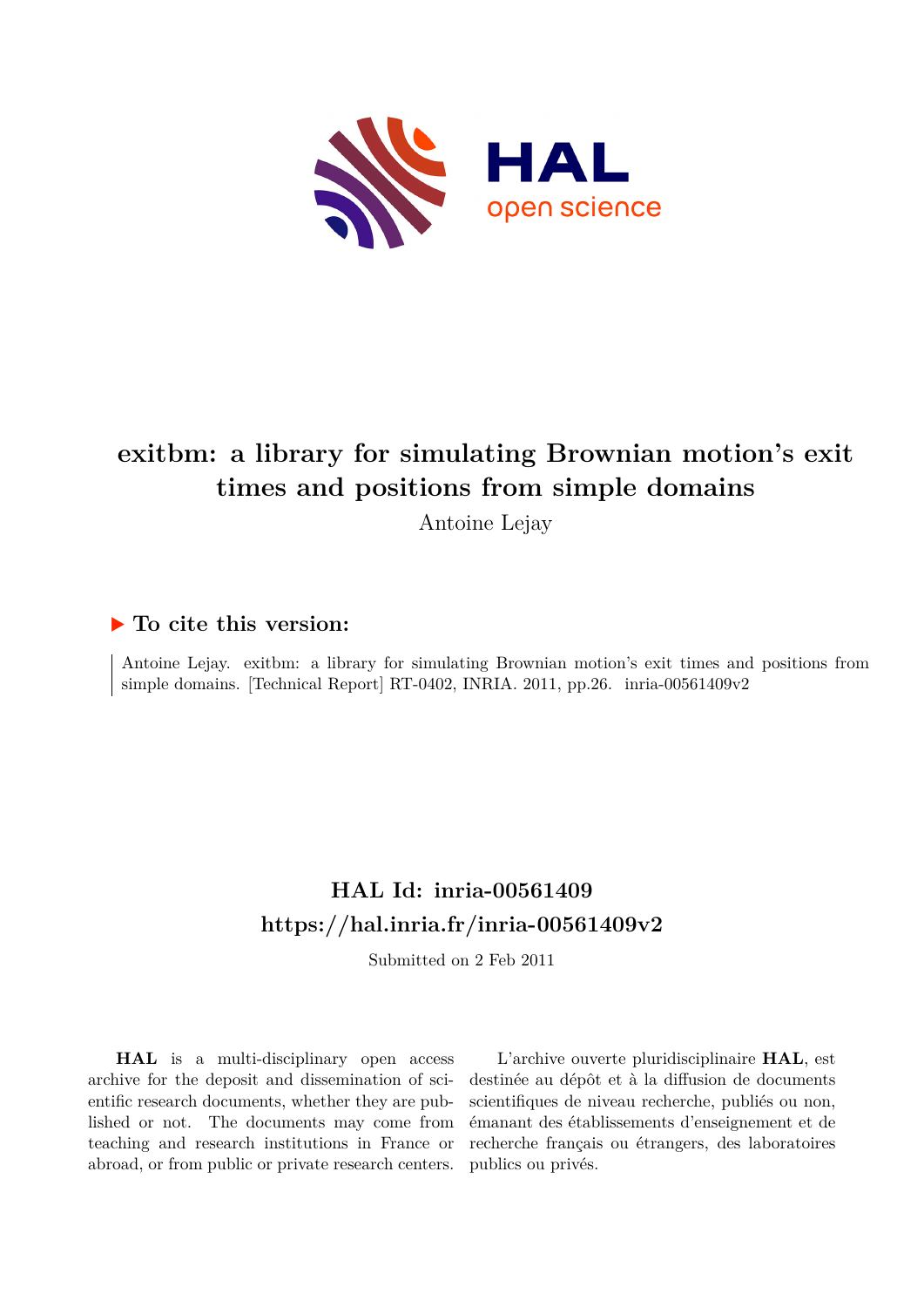

INSTITUT NATIONAL DE RECHERCHE EN INFORMATIQUE ET EN AUTOMATIQUE

exitbm*:*

# *a library for simulating Brownian motion's exit times and positions from simple domains*

Antoine Lejay

## N° 0402

January 2011

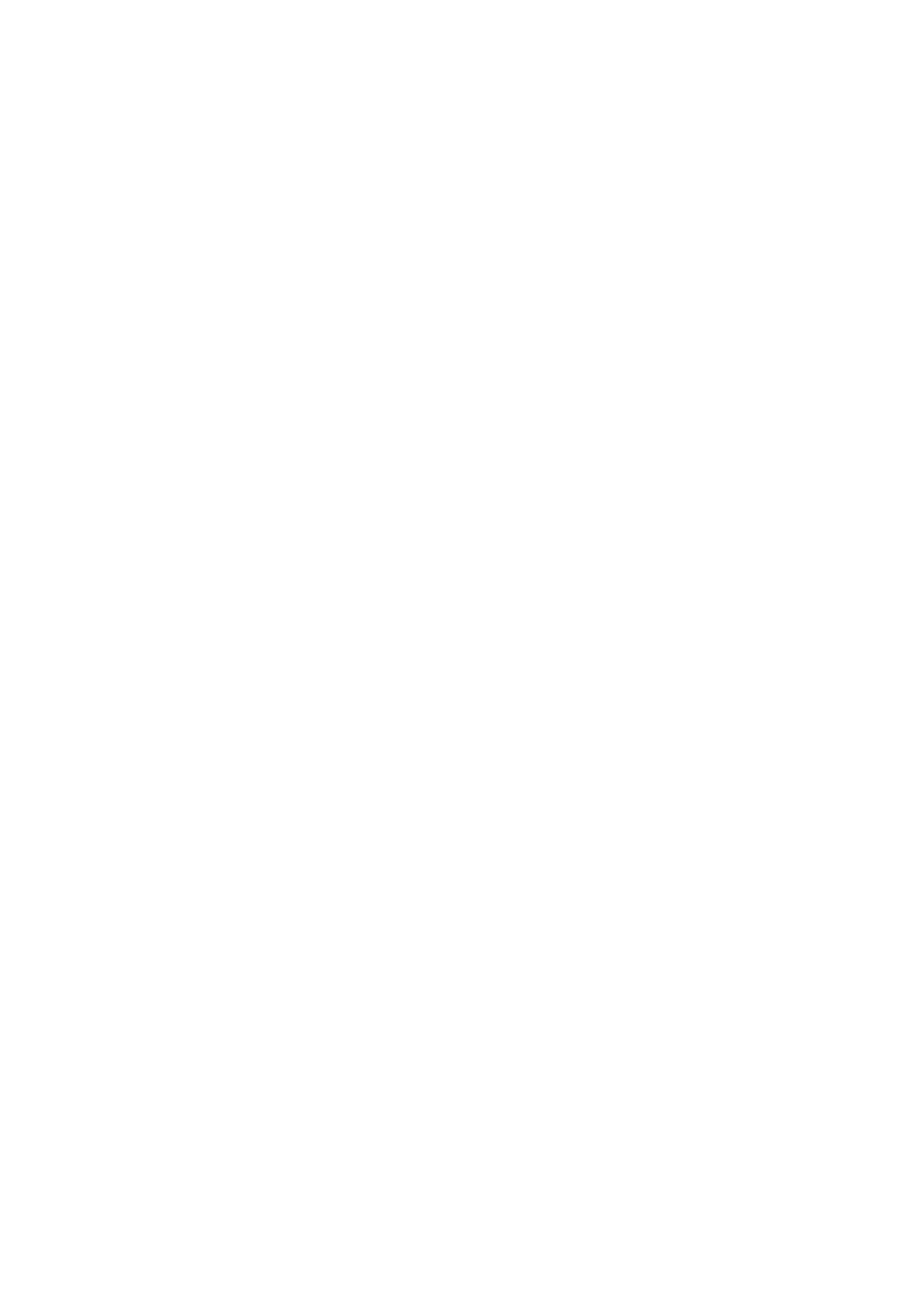



## exitbm**:**

## **a library for simulating Brownian motion's exit times and positions from simple domains**

Antoine Lejay

Theme :

Équipes-Projets Tosca

Rapport technique n° 0402 — January 2011 — 24 pages

**Abstract:** This C library aims at computing and simulating various quantities and random variables related to where and when a the Brownian motion hit the boundary of an interval, a square or a rectangle. We present here the algorithms used in this library.

**Key-words:** Brownian motion, Skew Brownian motion, exit time, exit position, heat equation, Laplace operator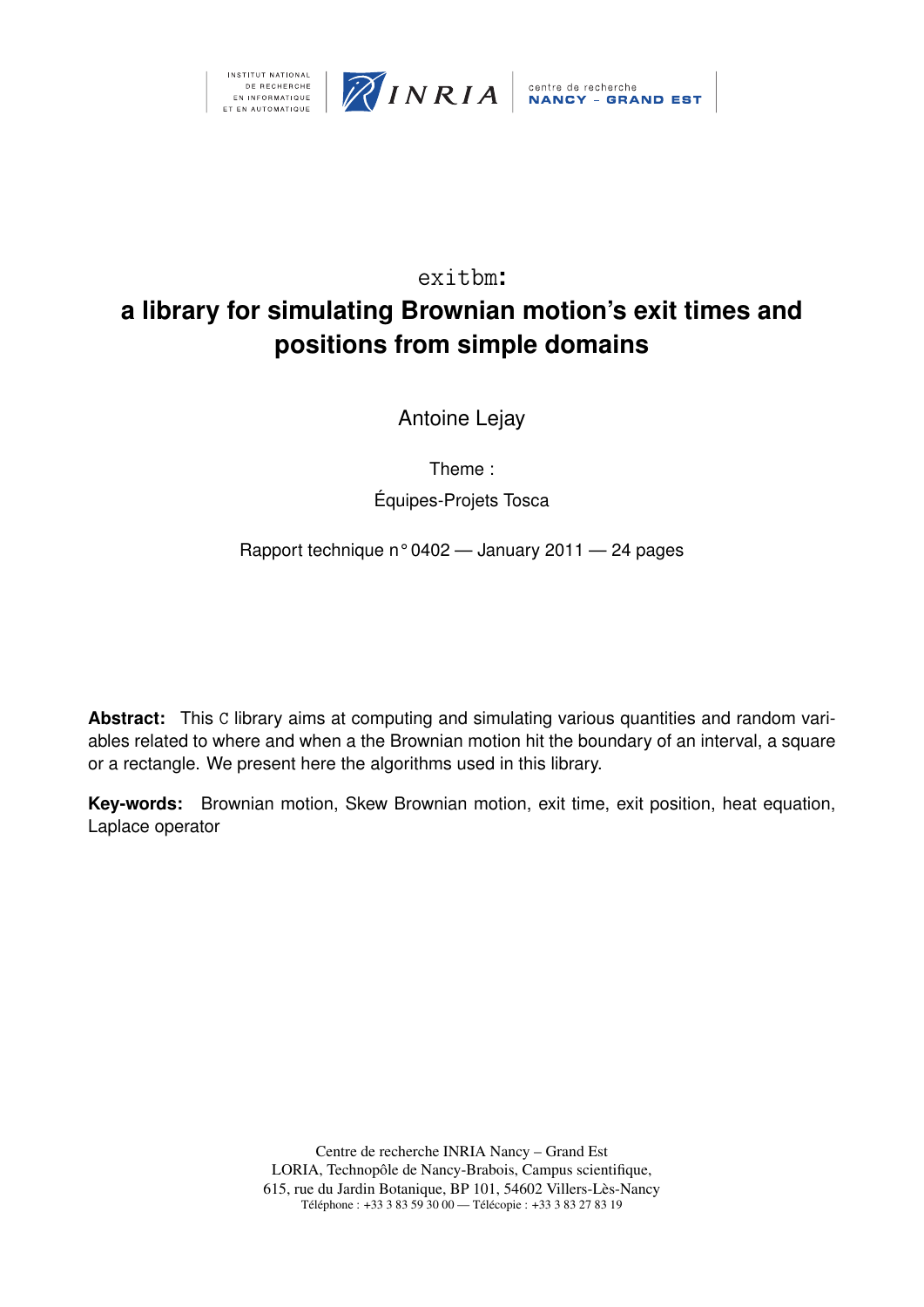## exitbm**: une bibliothèque pour simuler les temps et positions de sortie de domaines simples du mouvement brownien**

**Résumé :** Cette bibliothèque en langage C calcule et simule diverses quantités et variables aléatoire reliées au temps et positions de sortie pour un mouvement brownien d'un intervalle, d'un carré ou d'un rectangle. Nous présentons ici les algorithmes utilisés dans cette bibliothèque.

**Mots-clés :** Mouvement brownien, mouvement brownien biaisé, temps de sortie, position de sortie, équation de la chaleur, opérateur de Laplace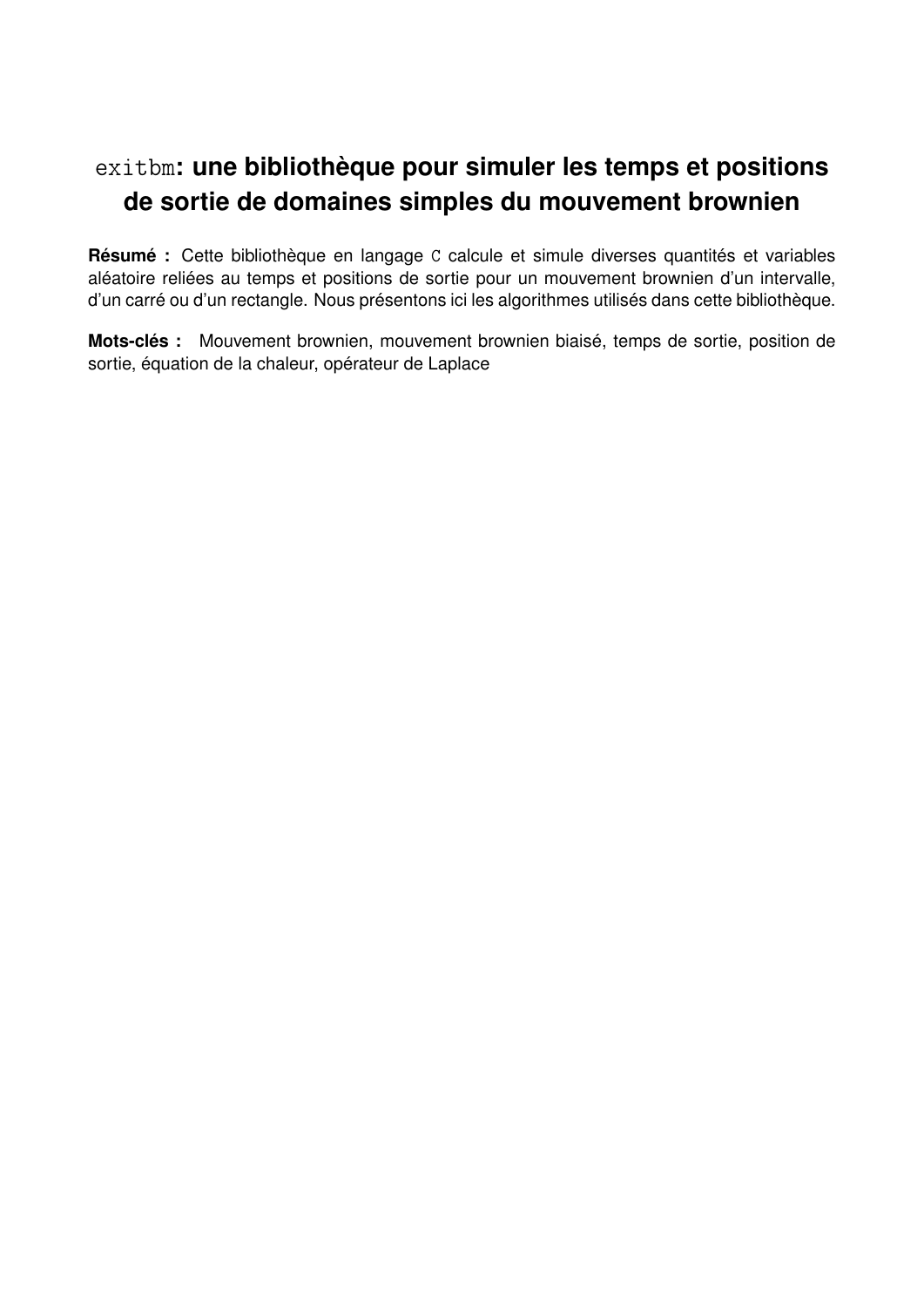## **Contents**

- 1. Introduction (*p. 3*)
- 2. Exit time and position for the one-dimensional Brownian motion (*p. 5*)

2.1. Probability that the Brownian motion reaches the right endpoint before the left endpoint (*p. 5*) — 2.2. Density of the killed Brownian motion (*p. 6*) — 2.3. Distribution function and density of the first exit time (*p. 7*) — 2.4. Position of the Brownian motion before exit (*p. 9*) — 2.5. Position of the Brownian motion given its exit time (*p. 9*) — 2.6. Exit position of the Brownian motion given it exits from the right endpoint (*p. 11*) — 2.7. Distribution function and density of the first exit time when the Brownian motion exits first from the right (*p. 12*).

- 3. Exit time and position from an interval with finite time horizon (*p. 13*)
- 4. Exit time and position from an interval with finite time horizon for the Skew Brownian motion (*p. 14*)
- 5. Exit time and position from the square (*p. 16*)
- 6. Exit time and position from a rectangle (*p. 18*)
- 7. Tests and benchmarks (*p. 20*)
- A. Appendix (*p. 22*)
	- A.1. Scaling and shifting (*p. 22*) A.2. Doob's transform (*p. 22*).

## **1. Introduction**

This numerical library provides a way to compute several quantities related to the Brownian motion on an interval (first exit time, ...), a square or a rectangle and to generated the corresponding random variates.

The motivation beyond this library is to provide all the necessary basic bricks to implement the methods of *random walk on squares* and *random walk on rectangle*, as a substitute to the method of *random walk on spheres*. These Monte Carlo methods aim at solving for example Dirichlet problems, to compute the density of the first exit time and position from a domain as well as other quantities (some effective coefficients [8, 28], the first eigenvalue and eigenfunction of the Laplace operator [17, 18],...).

The random walk on spheres was introduced by E.M. Muller in 1956 [25] and is a very efficient method to solve the Dirichlet problem (see for example [14,21,22,27,29] for analysis, applications and extensions). However, it is more difficult to deal with the exit time. With the random walk on squares and rectangles, the joint distribution of the first exit time and exit position is exactly simulated. By an appropriate choice of squares and rectangles, one may also get the exact exit time and position from a domain with polygonal boundary. This could be important when the exit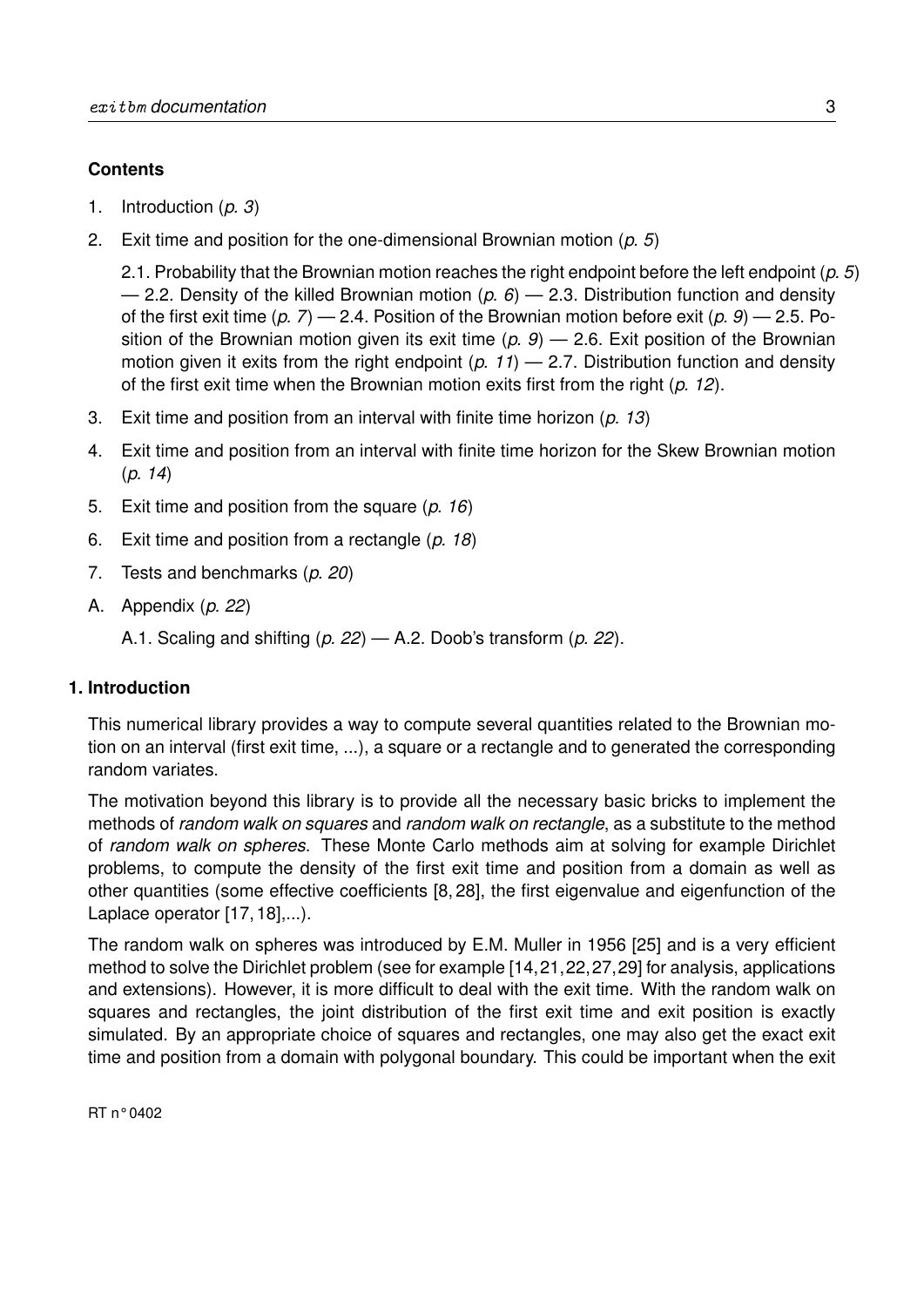time is required with a good accuracy as for the Monte Carlo computation of the first eigenvalue of the Laplace operator [17, 18]. The random walk on squares was introduced by O. Faure in his Ph.D. thesis [13] and by G.N. Milstein and M.V. Tretyakov [23, 24] (see [20] for variants and extensions). The random walk on rectangles was introduced in [9, 10].

The key of these approaches is to use conditioning to simulate random variables in dimension one. The library may then also be used for simulating diffusion processes with discontinuous coefficients [19] or other simulation problems related to the one-dimensional Brownian motion or for diffusion simulation on a graph [15].

This library has been split in several parts:

- exitbm One-dimensional distributions for exit time, positions, ...
- exitbm\_fz One-dimensional distributions for exit time, positions, ... when the starting point is in the middle of the interval (relies on tabulated values).
- exitbm\_fhor Exit time and position from an interval.
- exitbm\_square Exit time and position from a square.
- exitbm\_rectangle Exit time and position from a rectangle.
- exitbm\_test For testing the functions.
- exitbm\_benchmark For testing the speed of the implementation.

The dependencies between the headers (except for exitbm\_test and exitbm\_benchmark which depend on all the headers files) in shown in Figure 1.

**Dependencies:** This library is written in standard C and requires the Gnu Scientific Library (GSL, [2]). However, it may be easily interfaced with other scientific library providing both random number generators and some common functions such as the error function erf, ...

This library also comes with files used to generate the benchmarks and the figures in the documentations. They rely on Ruby [4] and related tools and libraries, namely rake [6].

The figures of this documentation are plotted with R [5]. This document presents mainly the mathematical part of the library. The code is documented using Doxygen [3], which contains a description of the arguments of the functions. Again, none of these softwares are mandatory to get the library working.

**Licence:** This library is distributed under the Free Software license *CeCILL* [1].

Web site: This library is hosted at  $\langle$ http://exitbm.gforge.inria.fr $\rangle$ .

**Version:** This document describes the version 2.0 of the library released in January 2011.

**Acknowledgement.** This work has been motivated from collaborations with Fabien Campillo, Madalina Deaconu, Miguel Martinez, Sylvain Maire and Samih Zein and the author wishes to thank them for interesting discussions about simulation issues. Some of the motivations for the development of this library also come from my participation to the Groupement MOMAS (funded by Andra, BRGM, CEA, CNRS and IRSN) which granted some financial support.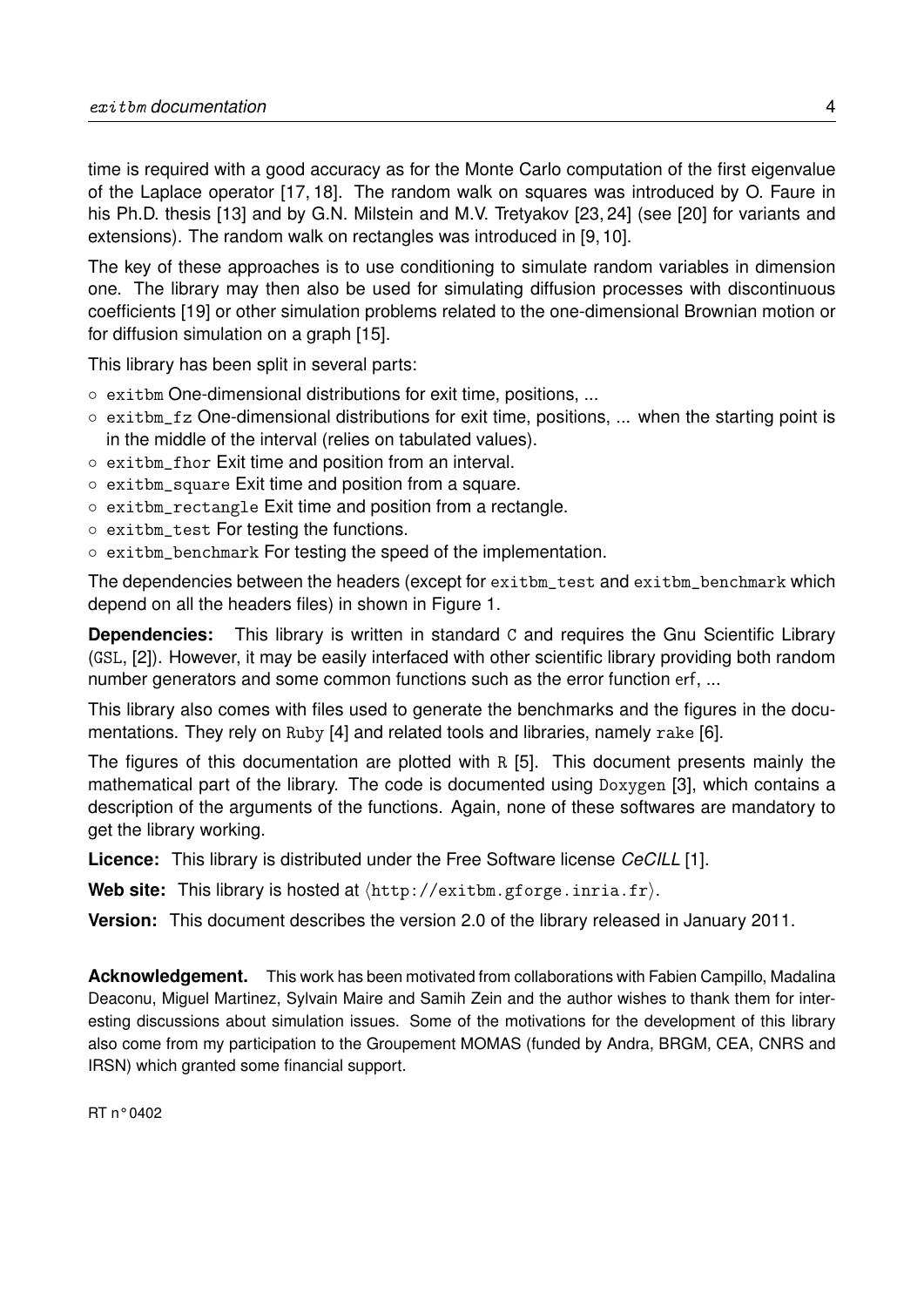

Figure 1: Dependencies between the header files.

### **2. Exit time and position for the one-dimensional Brownian motion**

Let B be a one-dimensional Brownian motion. Its first exit time from  $[-1, 1]$  is defined by

$$
\tau=\inf\{t\geq 0\,|\,B_t\not\in[-1,1]\}.
$$

The computations presented in this Section may be applied to any intervals: See Appendix A.1.

Almost all of the expressions presented here implies infinite series. Yet a few term are sufficient to get an accurate approximation in almost all the cases.

*Remark* 1*.* The code uses formula that may differ from the one presented here (transformation of the error function erf to the complementary error function, trigonometric transforms, ...).

## **2.1. Probability that the Brownian motion reaches the right endpoint before the left endpoint**

Let us denote by  $\mathbb{P}_x$  the distribution of the Brownian motion with  $B_0 = x$ . The probability that B reaches 1 before  $-1$  is given by

$$
\mathbb{P}_{x}[B_{\tau}=1] = S(x) = \frac{x+1}{2}.
$$

The function S(x) is called the *scale function*.

**Numerical aspects:** Due to its simplicity, there is no function for computing the scale function.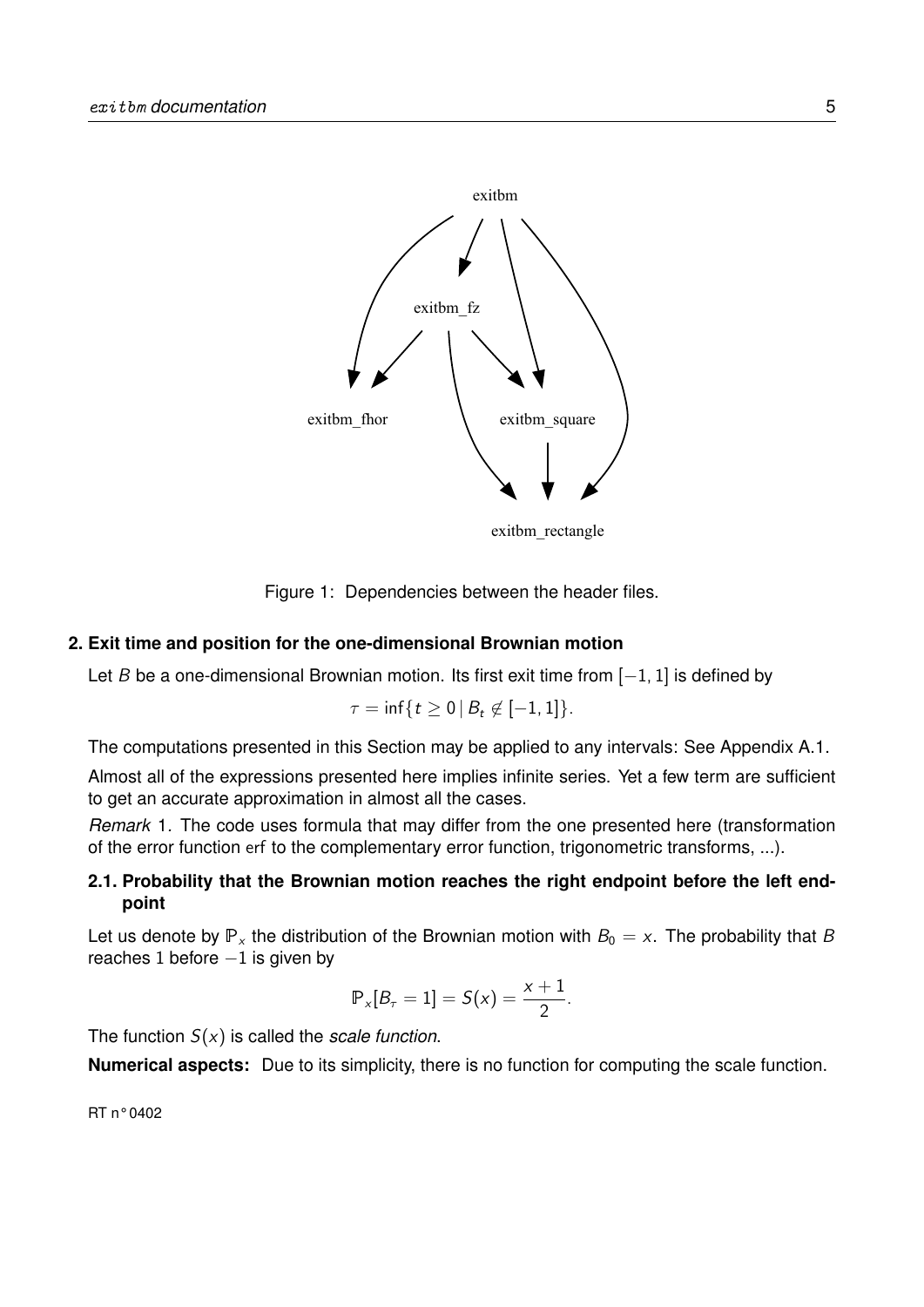### **2.2. Density of the killed Brownian motion**

The density of the killed Brownian motion is the fundamental solution of the parabolic PDE

$$
\begin{cases}\n\frac{\partial p(t,x,y)}{\partial t} + \frac{1}{2} \triangle p(t,x,y) = 0 \text{ on } \mathbb{R}_+ \times (-1,1), \\
p(t,x,y) \longrightarrow \delta_y(x), \\
p(t,x,-1) = p(t,x,1) = 0, \ t > 0, \ x \in (-1,1).\n\end{cases}
$$

Analytical expressions hold for this density [7, 23] (see also for example [30] for some explanations). The first one comes from the *method of images*:

$$
p(t, x, y) = \frac{1}{\sqrt{2\pi t}} \sum_{n=-\infty}^{+\infty} \left( \exp\left(-\frac{(x-y-4n)^2}{2t}\right) - \exp\left(-\frac{(x+y-2-4n)^2}{2t}\right) \right).
$$
 (1)

The second comes from the spectral decomposition of the Laplace operator and

$$
p(t,x,y)=\sum_{n=1}^{+\infty}\exp\left(-\frac{n^2\pi^2}{8}t\right)\sin\left(\frac{n\pi}{2}(x+1)\right)\sin\left(\frac{n\pi}{2}(y+1)\right).
$$
 (2)

The density of the killed Brownian motion has the following probabilistic representation

$$
\int_{-1}^1 p(t,x,y)g(y) dy = \mathbb{E}_x[f(B_t); t < \tau]
$$
\n(3)

for any bounded, measurable function  $g$  on  $[-1, 1]$ . The integral

$$
P(t, x, y) = \mathbb{P}_{x}[B_{t} < y | t < \tau] = \int_{-1}^{y} p(t, x, z) dz
$$

is then given by

$$
P(t, x, y) = \frac{1}{2\sqrt{t}} \sum_{n=-\infty}^{+\infty} \left( \text{erf}\left(\frac{x+1-4n}{\sqrt{2t}}\right) - \text{erf}\left(\frac{x-y-4n}{\sqrt{2t}}\right) + \text{erf}\left(\frac{x-3-4n}{\sqrt{2t}}\right) - \text{erf}\left(\frac{x+y-2-4n}{\sqrt{2t}}\right) \right)
$$

where erf stands for the following function

$$
\operatorname{erf}(y) = \frac{2}{\sqrt{\pi}} \int_0^y \exp(-z^2) dz.
$$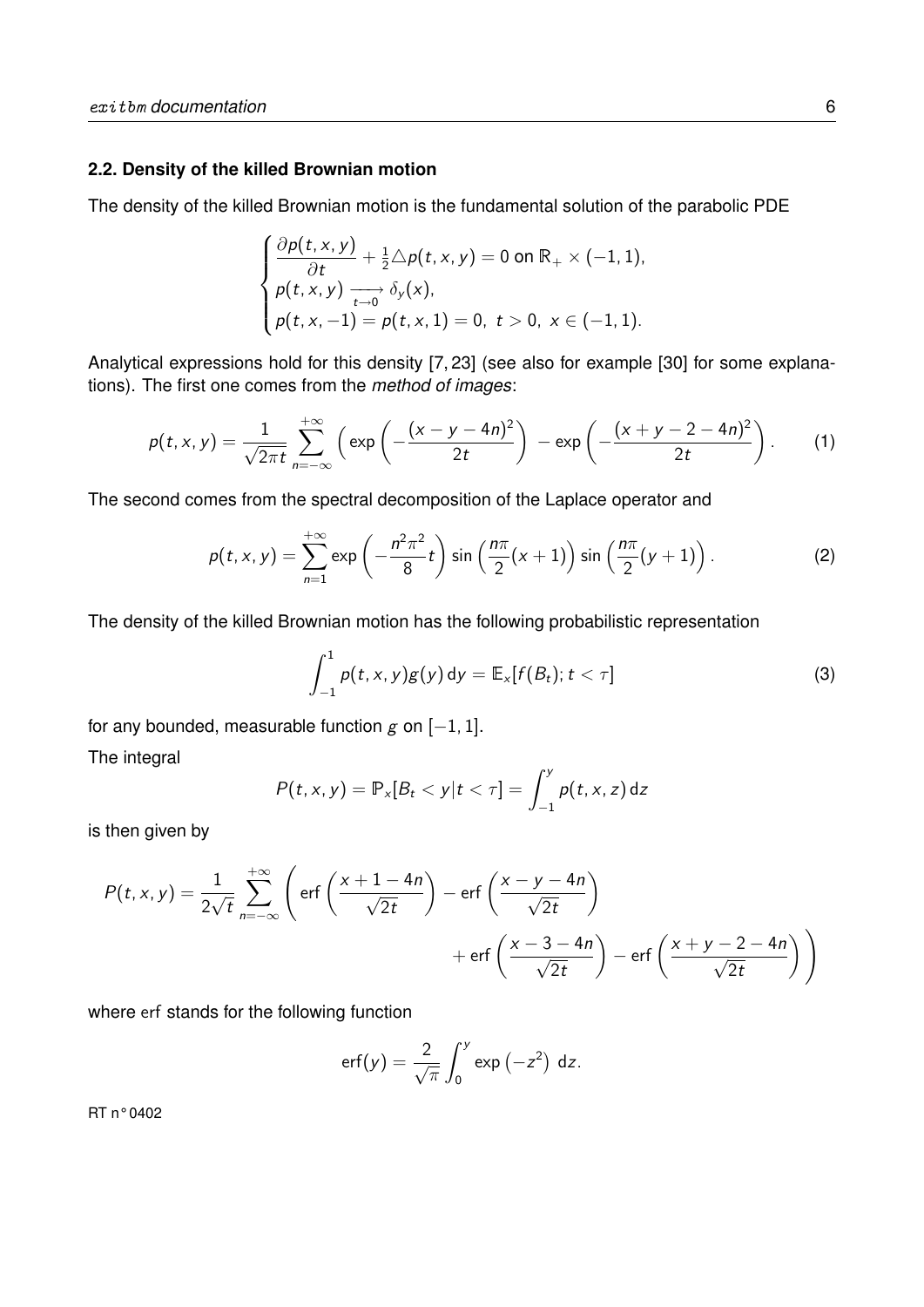With the spectral decomposition,

$$
P(t, x, y) = \sum_{n=1}^{+\infty} \frac{2}{n\pi} \exp\left(-\frac{\pi n^2}{8t}\right) \sin\left(n\frac{(x+1)\pi}{2}\right) \left(1 - \cos\left(n\frac{(y+1)\pi}{2}\right)\right).
$$
 (4)

Since  $\mathbb{P}_x[B_\tau \lt y | t \lt \tau] = (1 - F(t, x))P(t, x, y)$ , a realization of  $B_\tau$  given  $\{t \lt \tau\}$  may then be obtained by solving  $(1 - F(t, x))P(t, x, \overline{Z}) = \overline{U}$  for a realization  $\overline{U}$  of a uniform random variable on [0, 1].

It is also possible to simulate  $B_{\tau}$  given  $\{t < T < \tau\}$ , since

$$
\mathbb{E}_x[g(B_t), t < T < \tau] = \mathbb{E}_x[g(B_t) \mathbb{P}_x[\tau > T | \mathcal{F}_t], t < \tau] = \mathbb{E}_x[g(B_t) \mathbb{P}_{B_T}[\tau > T - t], t < \tau],
$$

where  $(\mathcal{F}_t)_{t>0}$  is the filtration generated by the Brownian motion. Then the density of  $B_t$  given  $\{t < T < \tau\}$  is

$$
p^*(t,x,y,T) = p(t,x,y) \frac{1 - F(T - t,y)}{1 - F(T,x)} = \frac{p(t,x,y)}{1 - F(t,y)} \frac{1 - F(t,y)}{1 - F(T,x)} (1 - F(T - t,y)).
$$
 (5)

**Numerical aspects:** Formula (2) is suitable for "large" values of t while (1) is suitable for "small" values of t. The density is computed by d\_pos which uses one of the two formula according to the value of t. The function id\_pos computes  $P(t, x, y)$ . The function idd\_pos computes both  $p(t, x, y)$  and  $P(t, x, y)$ .

The method q\_pos\_gne finds y solution to  $(1 - F(t, x))P(t, x, y) = u, u \in (0, 1)$ .

The method r\_pos\_gne gives a realization of  $B_t$  given  $\{\tau < t\}$ . The method r\_pos\_getg gives a realization of  $B_t$  given  $\{\tau > T\}$  with  $T > t$ . This method relies on Formula (5) and the rejection algorithm given in [11, § 3.3, p. 47].

In exitbm\_fz, the method r\_pos\_gne\_fz returns a realization of  $B_t$  given  $\{\tau < t\}$  under  $\mathbb{P}_0$ . For efficiency, simulations rely on the rejection method proposed by O. Faure in [13] for  $t \in [0.25, 2]$ and on the inversion technique proposed by N.G. Milstein and M.V. Tretyakov in [23] otherwise.

#### **2.3. Distribution function and density of the first exit time**

From (3), one may deduce the distribution function  $F(t, x) = \mathbb{P}_x[\tau \le t]$  of  $\tau$ , by taking  $g \equiv 1$ . Then

$$
F(t,x)=1-\int_{-1}^1 p(t,x,y)\,\mathrm{d}y
$$

With (1), one gets

$$
F(t,x) = 1 - \sum_{n=-\infty}^{+\infty} \left( \text{erf}\left(\frac{x-3-4n}{\sqrt{2t}}\right) - \text{erf}\left(\frac{x+1-4n}{\sqrt{2t}}\right) \right).
$$
 (6)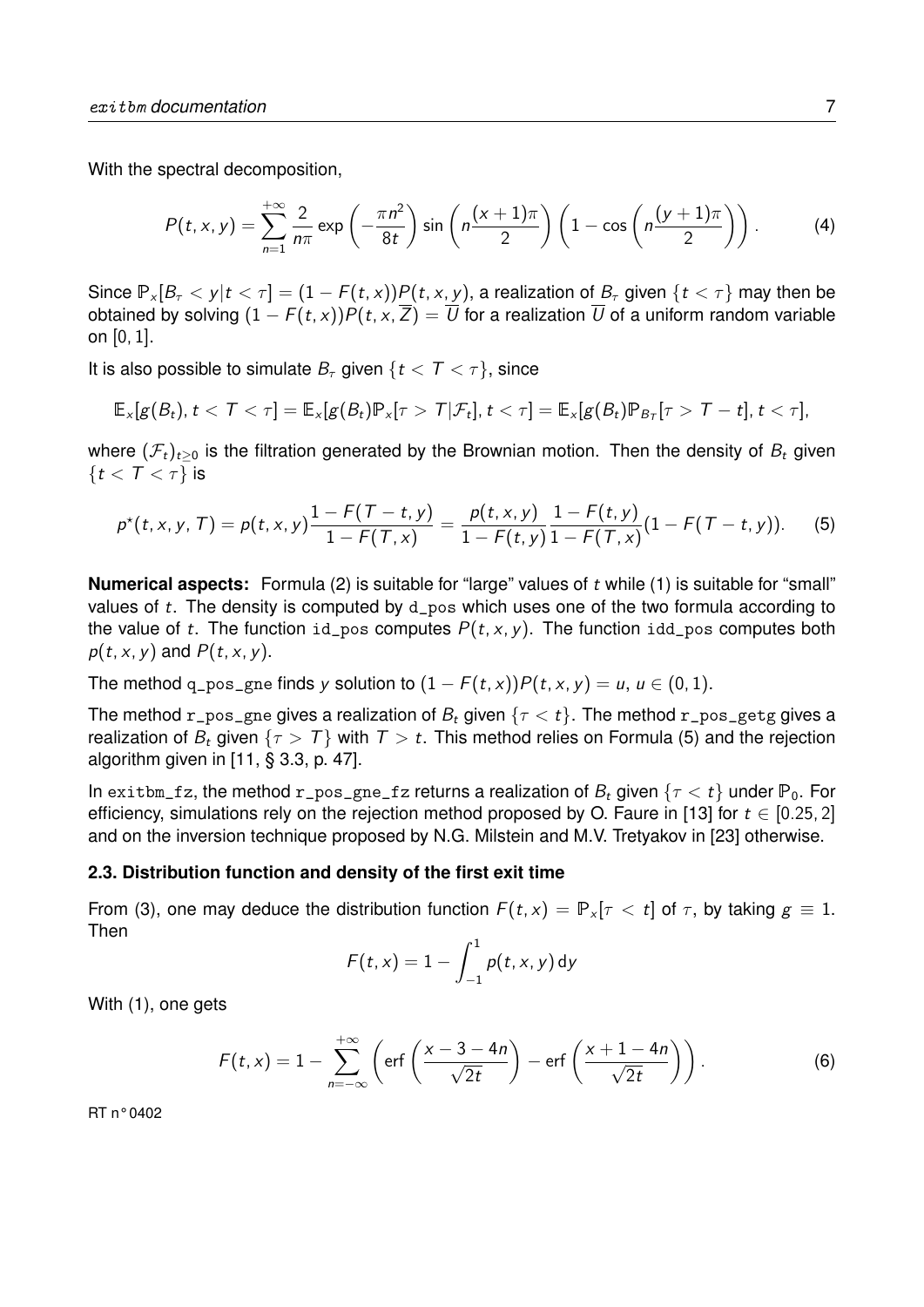With (2), one gets

$$
F(t,x) = 1 - \frac{4}{\pi} \sum_{n=0}^{+\infty} \frac{(-1)^n}{2n+1} \exp\left(-\frac{\pi^2 (2n+1)^2 t}{8}\right) \cos\left(x\pi \left(n+\frac{1}{2}\right)\right).
$$
 (7)

Derivating (6) and (7), one gets that  $f(t, x) = \mathbb{P}_{x}[\tau \in dt]$  is equal to

$$
f(t,x) = \frac{1}{\sqrt{2\pi t^3}} \sum_{n=-\infty}^{\infty} \left( (x+4n+1) \exp\left(-\frac{(x+4n+1)^2}{2t}\right) - (x+4n-1) \exp\left(-\frac{(x+4n-1)^2}{2t}\right) \right)
$$
(8)

and

$$
f(t,x) = \frac{2}{\pi} \sum_{n=1}^{\infty} \frac{1}{2n+1} \exp\left(-\frac{(2n+1)^2 \pi^2}{8} t\right) \sin\left(n\frac{(x+1)\pi}{2}\right).
$$
 (9)

One may simulate a realization of  $\tau$  by inverting  $t \mapsto F(t, x)$  and computing the value  $\bar{\tau}$  such that  $F(\overline{\tau}, x) = \overline{U}$  for a realization  $\overline{U}$  of a uniform random variable on [0, 1].

In addition, for  $t < T$ ,

$$
\mathbb{P}_x[\tau < t | \tau < \mathcal{T}] = \frac{\mathbb{P}_x[\tau < t]}{\mathbb{P}_x[\tau < \mathcal{T}]}.
$$

This way, it is easy to simulate a realization of  $\tau$  given  $\{t < T\}$  by solving  $F(\overline{\tau}, x) = F(T, x)U$  for a realization  $\overline{U}$  of a uniform random variable on [0, 1].

**Numerical aspects:** The functions  $F(t, x)$  and  $f(t, x)$  are computed by the methods

- d\_exit\_time (density).
- p\_exit\_time (distribution function).
- $\circ$  pd\_exit\_time (simultaneous computation of  $F(t, x)$  and  $f(t, x)$ ).

In addition,  $p$ <sub>-exit-time-fz</sub> (in exitbm<sub>-fz</sub>) returns the values of  $F(t, 0)$  using tabulated values (faster).

In addition, the function q\_exit\_time returns the value t such that  $F(t, x) = v$  for  $v \in (-1, 1)$ . The computation relies on the Newton method, and by dichotomy if the Newton method fails to converge.

In addition, <code>q\_exit\_time\_fz</code> (in <code>exitbm\_fz</code>) returns the solution to  $\mathcal{F}^{-1}(t,0)=\mathcal{V}$  using tabulated values (faster).

A realization of  $\tau$  under  $\mathbb{P}_x$  is returned by  $r$ \_exit\_time. This method relies on calling q\_exit\_time.

In addition, r\_exit\_time\_fz in (exitbm\_fz) returns a realization of  $\tau$  under  $\mathbb{P}_0$ .

A realization of  $\tau$  given  $\{\tau < T\}$  under  $\mathbb{P}_x$  is returned by r\_exit\_time\_gets.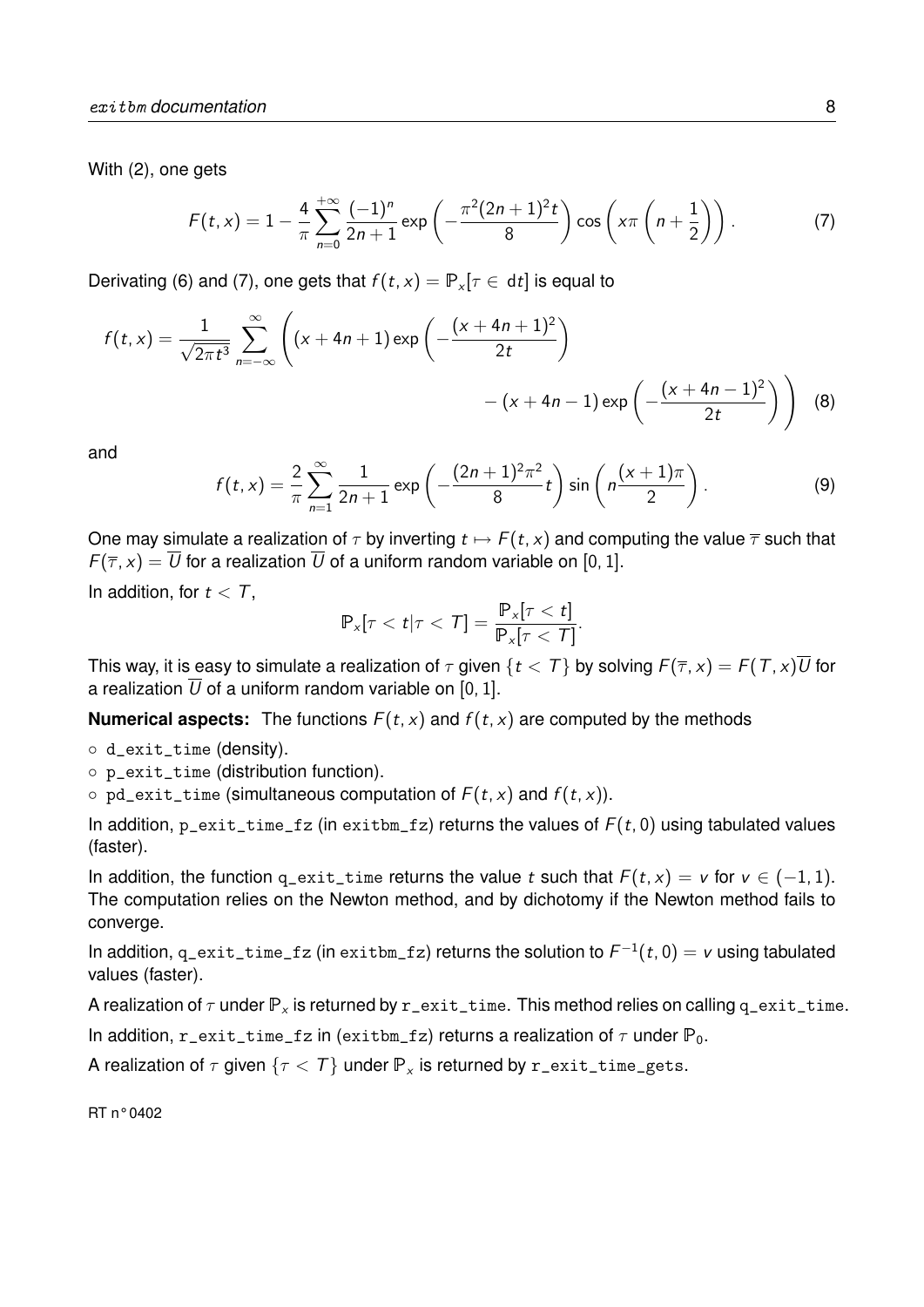

Figure 2: Distribution function  $F(t, x)$  (left) and density  $f(t, x)$  (right) of the first exit time for three values of the starting point x. Note that  $F(t, -x) = F(t, x)$  and  $f(t, -x) = f(t, x)$  for  $x \in (-1, 1)$ .

#### **2.4. Position of the Brownian motion before exit**

The distribution function  $Q(t, x)$  of  $B_t$  given  $\{t < \tau\}$  is

$$
Q(t, x, y) = \mathbb{P}_x[B_t < y | t < \tau] = \mathbb{P}_x[B_t < y, t < \tau] \mathbb{P}_x[t < \tau] \\
= \frac{\int_{-1}^y p(t, x, z) \, dz}{1 - F(t, x)} = \frac{P(t, x, y)}{1 - F(t, x)}.
$$

The density  $q(t, x, y)$  of  $B_t$  given  $\{t < \tau\}$  is

$$
q(t,x,y)=\frac{P(t,x,y)}{1-F(t,x)}.
$$

## **2.5. Position of the Brownian motion given its exit time**

The distribution function  $q(t, x)$  of  $B_t$  given  $\{\tau = T\}$  may be computed using a Doob's transform (also called a h-transform, see Appendix A.2). From the strong Markov property applied to time  $\tau$ ,

$$
\mathbb{E}_{\mathsf{x}}[g(B_t)|\tau = \mathcal{T}] = \lim_{\epsilon \to 0} \frac{\mathbb{P}_{\mathsf{x}}[g(B_t), \tau \in [\mathcal{T} - \epsilon, \mathcal{T} + \epsilon]]}{\mathbb{P}_{\mathsf{x}}[\tau \in [\mathcal{T}\epsilon, \mathcal{T} + \epsilon]]}
$$
  
= 
$$
\frac{\int_{-1}^{1} p(t, x, y)g(y) \int_{\mathcal{T} - \epsilon}^{\mathcal{T} + \epsilon} f(s - t, y) ds dy}{\int_{\mathcal{T} - \epsilon}^{\mathcal{T} + \epsilon} f(s - t, y) dy} \xrightarrow[\epsilon \to 0]{} \int_{-1}^{1} r(t, x, y)g(y) dy
$$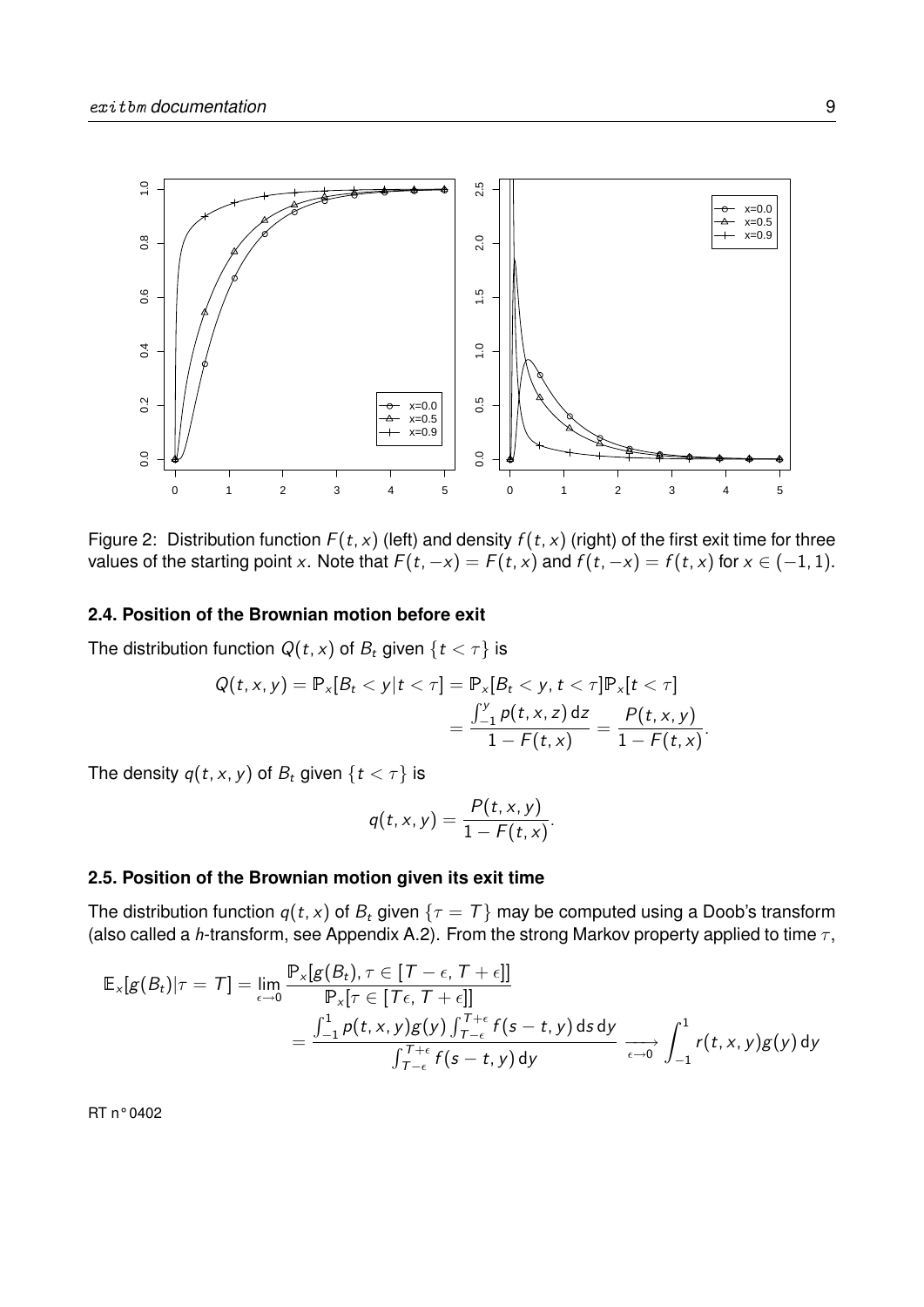

Figure 3: Distribution function  $Q(t, x)$  (left) and density  $q(t, x)$  (right) of the position of the Brownian motion  $B_t$  given  $\{t < \tau\}$  for different values of the time and different values of the starting point x.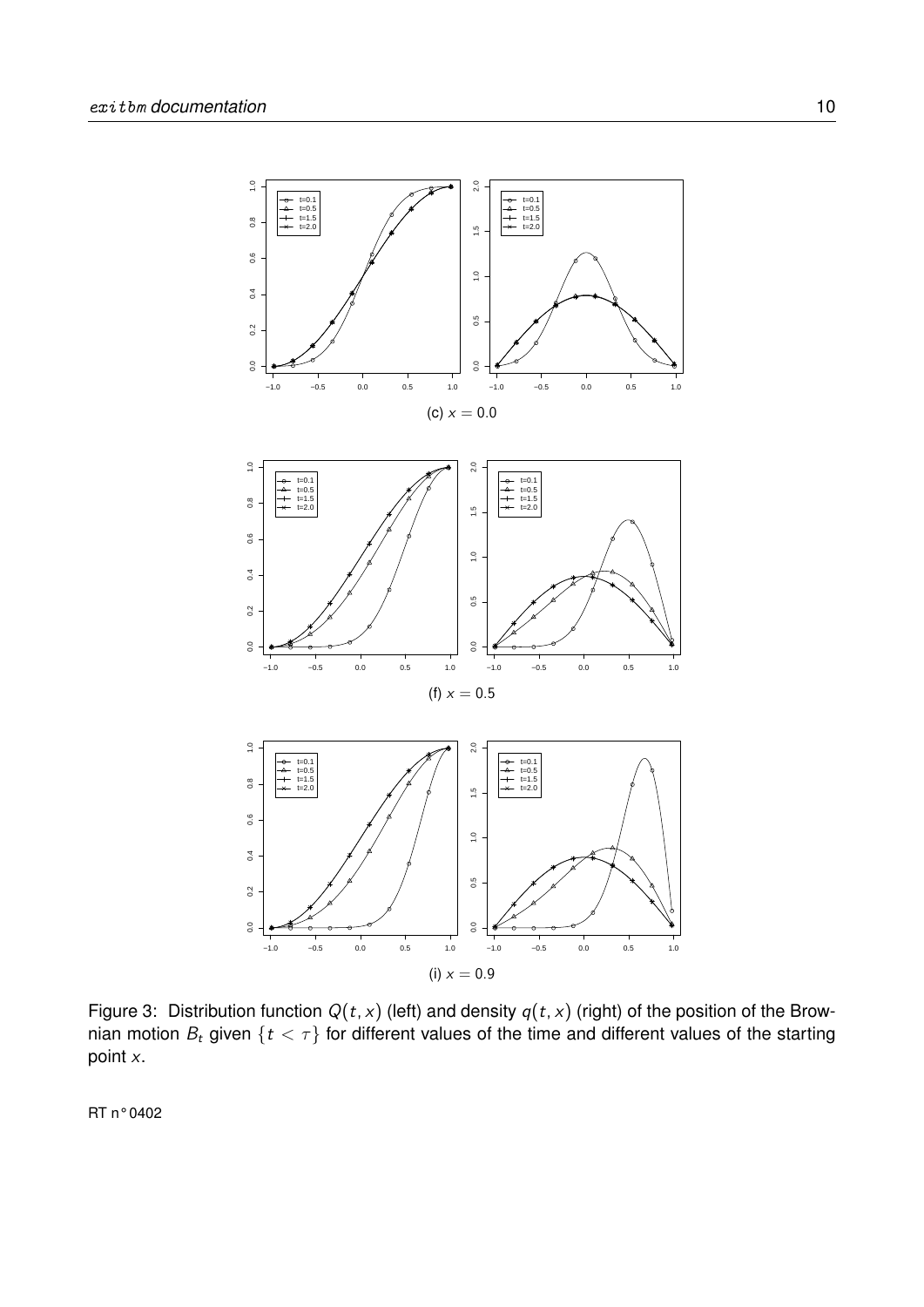with

$$
r(t,x,y)=p(t,x,y)\frac{f(T-t,y)}{f(T,x)}.
$$

This function  $r(t, x, y)$  gives the density of  $B_t$  given  $\{\tau = T\}$  around y under  $\mathbb{P}_x$ . Similarly, we may define the density of  $B_t$  given  $\{\tau = T, B_{\tau} = 1\}$  around y under  $\mathbb{P}_x$  by

$$
r^{\dagger}(t,x,y)=p^{\dagger}(t,x,y)\frac{f^{\dagger}(T-t,y)}{f^{\dagger}(T,x)}.
$$

**Numerical aspects:** The random variable Y with density  $r^{\dagger}(t, x, \cdot)$ , we use the rejection method described in [11, § 3.3, p. 47] by writing

$$
r^{\dagger}(t,x,y)=c\frac{p^{\dagger}(t,x,y)}{1-F^{\dagger}(t,x)}\varphi(t, T, x, y)
$$

with  $\varphi(t,\,T, x, y)\,=\,(1-\hskip.01in r^\dagger(t,x))f^\dagger(\,T\,-\,t,y)/(c f^\dagger(\,T, x))$  and  $\,c\,$  a real number such that  $\,c\,\geq\,$ max{1, sup<sub>y∈(-1,1)</sub>  $\varphi(t, T, x, y)$ . The idea of the algorithm is to simulate a realization  $\overline{X}$  of a random variable with density  $p^\dagger(t,x,\cdot)/(1-F^\dagger(t,x))$  until  $\varphi(t,\,T,x,\overline{X})/c$  becomes greater than the realization of a uniform random variable on [0, 1]. As soon as this condition is satisfied,  $\overline{X}$  is a realization of a random variable with density  $\mathsf{r}^\dagger(t,\mathsf{x},\cdot).$ 

The method r\_pos\_right\_gete gives a realization of  $B_t$  given  $\{\tau = T, B_{\tau} = 1\}$ . However, when possible, one should avoid using this method which is slow.

### **2.6. Exit position of the Brownian motion given it exits from the right endpoint**

Again using a h-transform,

$$
\mathbb{E}_\times[g(B_t), t < \tau | B_\tau = 1] = \frac{\mathbb{E}_\times[g(B_t), t < \tau, B_\tau = 1]}{\mathbb{P}_\times[B_\tau = 1]}.
$$

As  $S(B)$  is a martingale with  $S(B<sub>\tau</sub>) = 1$ ,  $\tau$  is a stopping time, then

$$
\mathbb{E}_x[g(B_t), t < \tau, B_{\tau} = 1] = \mathbb{E}_x[g(B_t)S(B_t), t < \tau]
$$

while  $P_x[B_\tau = 1] = S(x)$ . Thus

$$
\mathbb{E}_x[g(B_t), t < \tau | B_{\tau} = 1] = \int_{-1}^1 p^{\dagger}(t, x, y)g(y) dy
$$

with

$$
p^{\dagger}(t,x,y)=p(t,x,y)\frac{S(y)}{S(x)}=p(t,x,y)\frac{1+y}{1+x}.
$$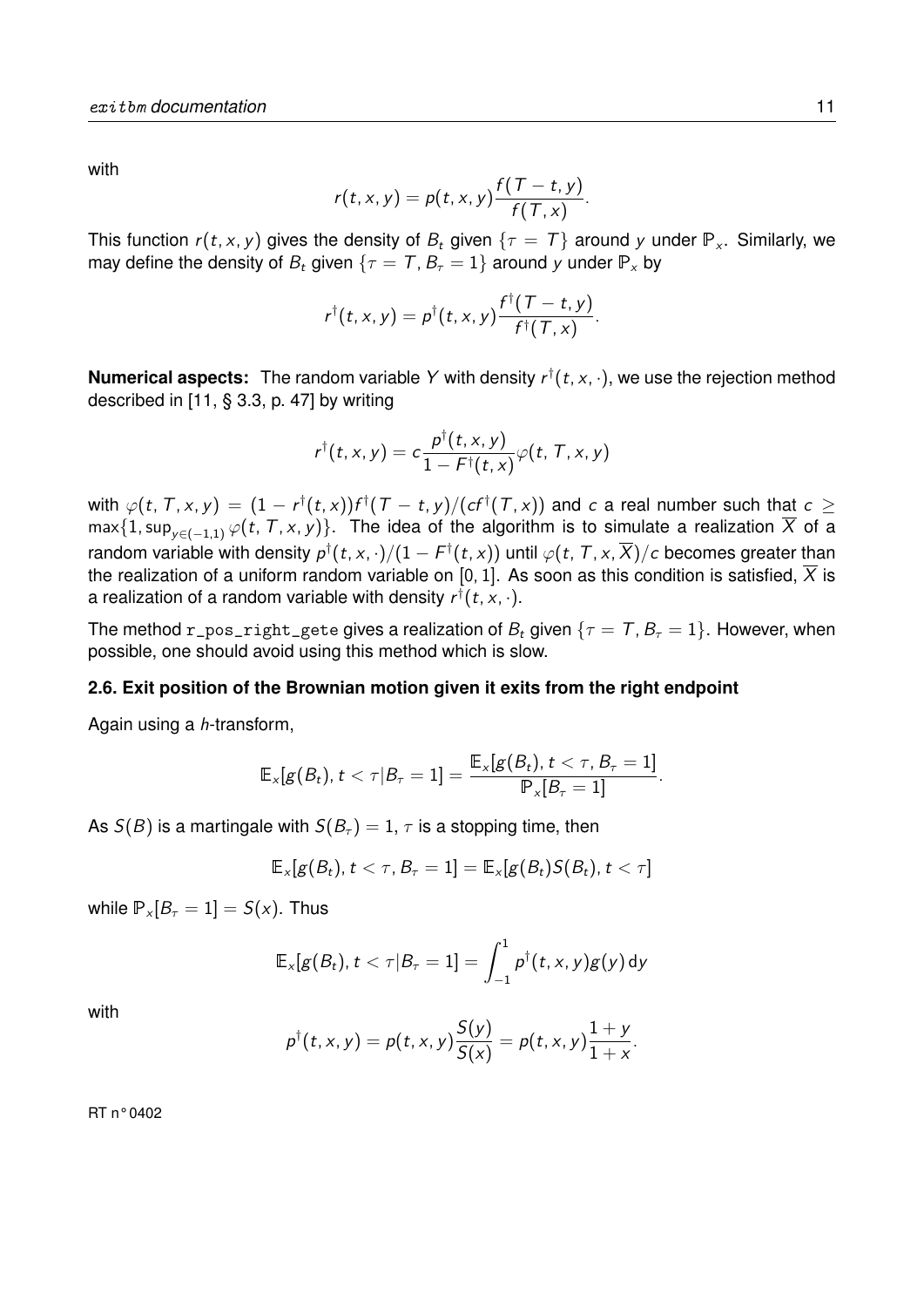## **2.7. Distribution function and density of the first exit time when the Brownian motion exits first from the right**

The distribution function  $\mathcal{F}^{\dagger}(t,x)=\mathbb{P}_{\times}[\tau < t|B_{\tau}=1]$  of  $\tau$  is given by

$$
\mathsf{F}^\dagger(t,x)=1-\int_{-1}^1p^\dagger(t,x,y)\,\mathrm{d}y.
$$

With (1),

$$
F^{\dagger}(t,x) = \frac{2}{1+x} \left( 2 - \text{erfc}\left(\frac{x-1}{\sqrt{2t}}\right) - \sum_{n=1}^{+\infty} \left( \text{erfc}\left(\frac{x-1-4n}{\sqrt{2t}}\right) + \text{erfc}\left(\frac{x-1+4n}{\sqrt{2t}}\right) - 2 \right) \right).
$$
 (10)

With (2),

$$
F^{\dagger}(t,x) = 1 - \frac{4}{\pi(1+x)} \sum_{n=1}^{+\infty} \frac{(-1)^{n+1}}{n} \exp\left(-\frac{n^2 \pi^2 t}{8}\right) \sin\left(n \frac{\pi(x+1)}{2}\right).
$$
 (11)

Derivating (10) and (11), one gets that  $f^{\dagger}(t,x)=\mathbb{P}_{x}[\tau \in \, \mathrm{d}t | B_{\tau}=1]$  is equal to

$$
f^{\dagger}(t,x) = \frac{-2}{(1+x)\sqrt{2\pi}t^{3/2}}\sum_{n=-\infty}^{+\infty} (x-1-4n)\exp\left(-\frac{(x-1-4n)^2}{2t}\right)
$$
(12)

and

$$
f^{\dagger}(t,x) = \frac{\pi}{2(1+x)} \sum_{n=1}^{+\infty} (-1)^{n+1} n \exp\left(-\frac{n^2 \pi^2 t}{8}\right) \sin\left(n \frac{\pi(x+1)}{2}\right).
$$
 (13)

One may simulate a realization of  $\tau$  by inverting  $t\mapsto F^{\dagger}(t,x)$  and computing the value  $\overline{\tau}$  such that  $\digamma^\dagger(\overline{\tau},x)=\overline{U}$  for a realization  $\overline{U}$  of a uniform random variable on [0, 1]. In addition, for  $t < T$ ,

$$
\mathbb{P}_x[\tau < t | \tau < \mathcal{T}, B_\tau = 1] = \frac{\mathbb{P}_x[\tau < t]}{\mathbb{P}_x[\tau < \mathcal{T}, B_\tau = 1]}.
$$

This way, it is easy to simulate a realization of  $\tau$  given  $\{t< T\}$  by solving  $\digamma^\dag(\overline\tau,x)=\overline{U}\digamma^\dag(T,x)$ for a realization of a uniform random variable  $\overline{U}$  on [0, 1].

**Numerical aspects:** The functions  $F^{\dagger}(t, x)$  and  $f^{\dagger}(t, x)$  are computed by the methods ◦ d\_exit\_time\_right (density).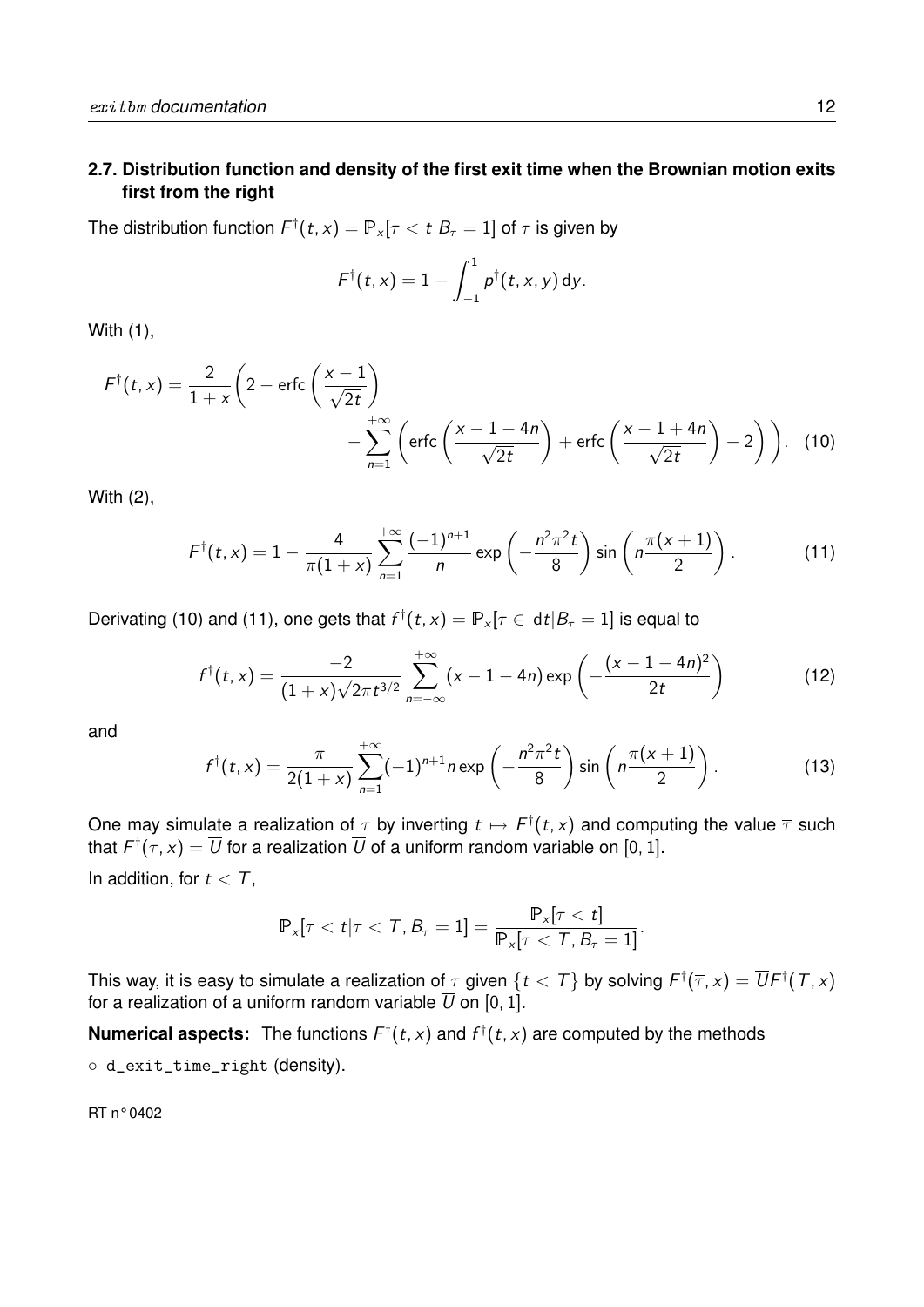

Figure 4: Distribution function  $F^{\dagger}(t, x)$  (left) and density  $f^{\dagger}(t, x)$  (right) of the first exit time for six values of the starting point  $x$ .

◦ p\_exit\_time\_right (distribution function).

 $\circ$  <code>pd\_exit\_time\_right</code> (simultaneous computation of  $\mathcal{F}^{\dagger}(t,x)$  and  $\mathcal{f}^{\dagger}(t,x)$ ).

In addition, the function <code>q\_exit\_time\_right</code> returns the value  $t$  such that  $F^\dagger(t,x) = v$  for  $v \in$  $(-1, 1)$ . The computation relies on the Newton algorithm and the dichotomy when the Newton algorithm fails to converge.

A realization of  $\tau$  under  $\mathbb{P}_x$  is returned by r\_exit\_time\_right. This method relies on calling q\_exit\_time\_right.

A realization of  $\tau$  given  $\{\tau < \theta\}$  under  $\mathbb{P}_x$  is returned by r\_exit\_time\_right\_gets.

#### **3. Exit time and position from an interval with finite time horizon**

We consider a one-dimensional Brownian motion W as well as a fixed time  $T > 0$ . We are interested in generating random variates ( $\tau \wedge \tau$ ,  $W_{\tau \wedge \tau}$ ) where  $\tau$  is the first exit time from [-1, 1] with  $W_0 = x$ . Again, the case of an arbitrary interval may be considered using the scaling and spatial homogeneity properties of the Brownian motion (See § A.1). The code relies on Algorithm 1 presented in [15].

**Numerical aspects:** The value of  $P_x[B_\tau = 1 | \tau \langle T]$  is given by the Bayes formula

$$
\mathbb{P}_x[B_\tau=1 | \tau < \mathcal{T}] = \frac{\mathbb{P}_x[\tau < \mathcal{T} | B_\tau = 1] \mathbb{P}_x[B_\tau = 1]}{\mathbb{P}_x[\tau < \mathcal{T}]}.
$$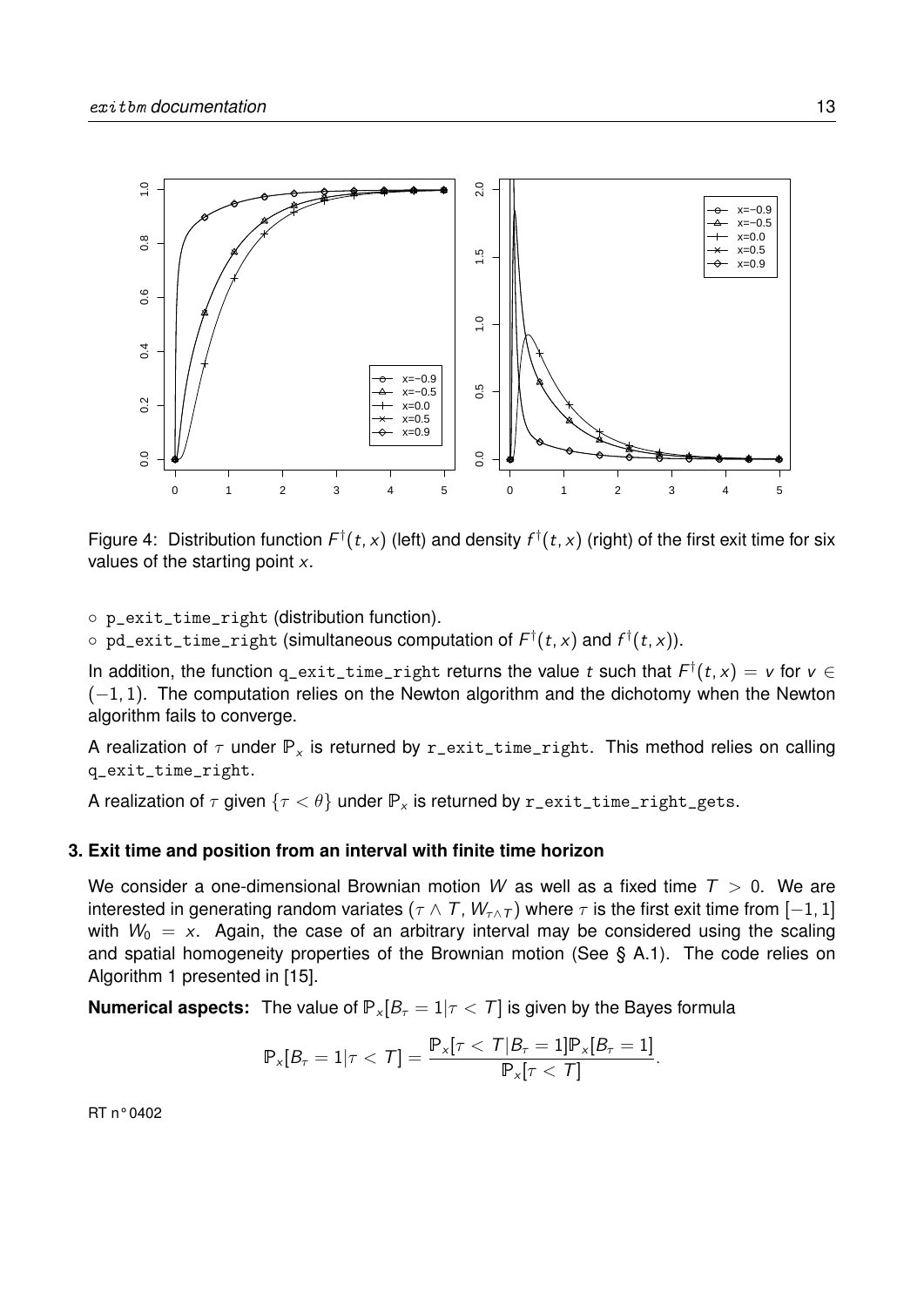**Data:** A starting point  $W_0$  and a time  $T > 0$ . **Result:** A realization of  $(\tau \wedge \tau, W_{\tau \wedge \tau})$ . Use a Bernoulli random variate of parameter  $\mathbb{P}_x[\tau < \tau]$  to decide whether  $\tau < \tau$  or  $\tau > \tau$ ; **if**  $\tau$  < T **then** Use a Bernoulli random variate of parameter  $\mathbb{P}_x[W_\tau = 1 | \tau \langle T]$  to decide whether  $W_\tau = 1$  or  $W_\tau = -1$ ; **if**  $W_{\tau} = 1$  **then** Generate  $\tau$  given  $\{W_{\tau}=1, \tau < \tau\};$ **else** Generate  $\tau$  given  $\{W_{\tau} = -1, \tau < \tau\};$ **end else** | Generate  $W_T$  given  $\{T < \tau\}$ **end**

**Algorithm 1:** Exit time and position from [−1, 1] with a finite horizon.

To generate  $\tau$  given  $\{B_{\tau}=1, \tau<\tau\}$ , use r\_exit\_time\_right\_gets with y as a starting point. To generate  $\tau$  given  $\{B_{\tau} = -1, \tau < \tau\}$ , use r\_exit\_time\_right\_gets with  $-\gamma$  as a starting point.

The following functions are defined in the sub-library exitbm\_fhor.

- $\circ$  r\_exit\_time\_position\_before\_horizon returns a realization of ( $\tau \wedge \tau$ ,  $W_{\tau \wedge \tau}$ ) from [-1, 1] for an arbitrary starting point.
- $\circ$  r\_exit\_time\_position\_before\_horizon\_fz returns a realization of  $(\tau \wedge \tau, W_{\tau \wedge \tau})$  from  $[-1, 1]$ when  $W_0 = 0$  (faster).
- $\circ$  r\_exit\_time\_position\_before\_horizon\_from\_interval returns a realization of  $(\tau \wedge T, W_{\tau \wedge T})$ from an arbitrary interval.

## **4. Exit time and position from an interval with finite time horizon for the Skew Brownian motion**

The Skew Brownian motion (SBM) is a generalization of the Brownian motion and may be constructed by several ways (See the survey article [16] for an introduction to this object and its properties). Among them, one may consider the excursions of the reflected Brownian motion. The excursions are part of the path between two successive, distant zeroes. A Skew Brownian motion is then construct by choosing randomly and independently using a Bernoulli random variable of parameter  $\alpha$ . If  $\alpha = 1$  (resp.  $\alpha = -1$ ), then this process is a positively (resp. negatively) reflected Brownian motion. If  $\alpha = 1/2$ , this is a Brownian motion.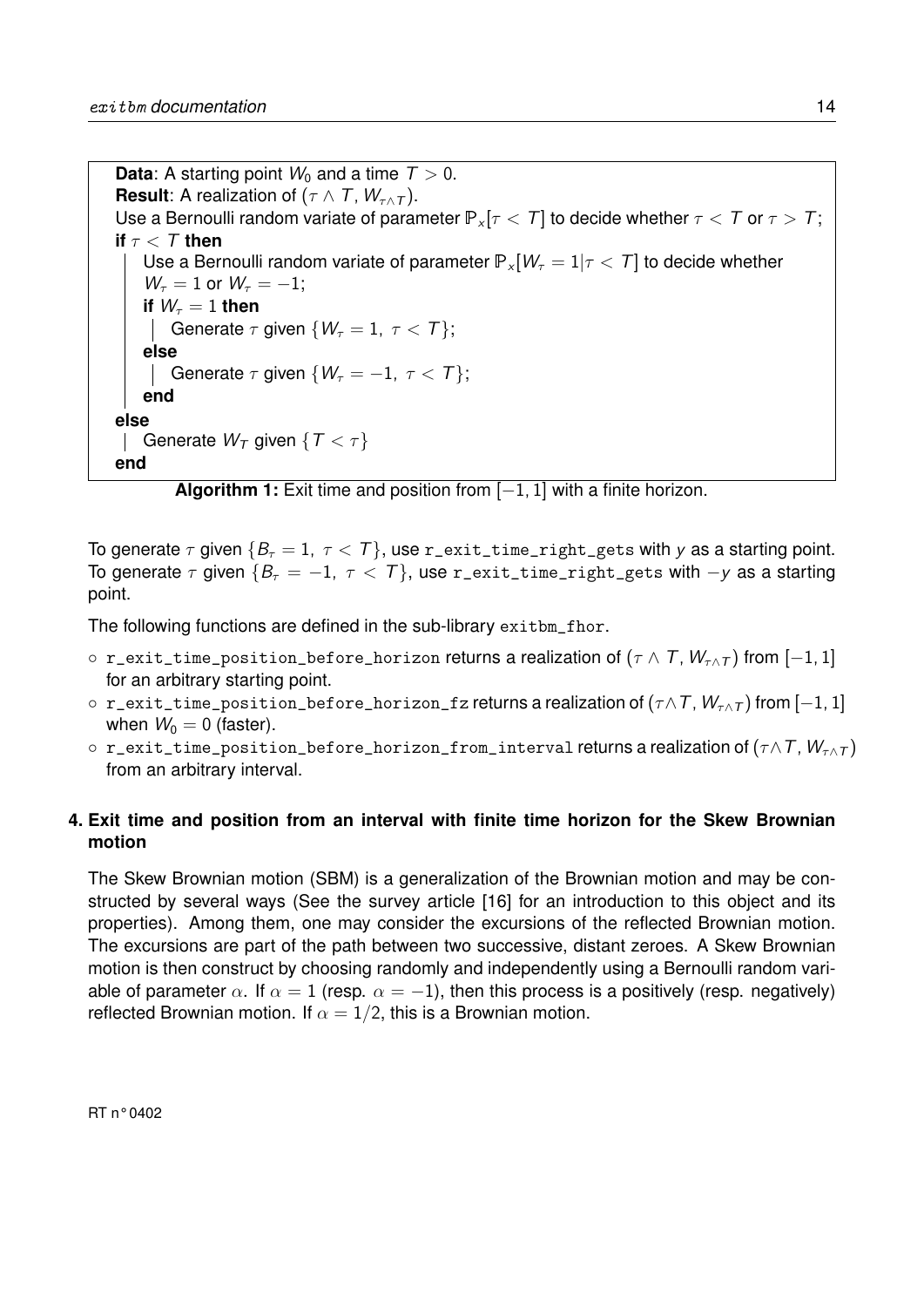It can be shown that the SBM is the unique strong solution of the Stochastic Differential Equation with Local Time

$$
X_t = x + B_t + (2\alpha - 1)L_t^0(X),
$$
\n(14)

where  $(L^0_t(X))_{t\geq 0}$  is the symmetric local time at 0 of the process  $X$ :

$$
L^0_t(X)=\lim_{\epsilon\to 0}(2\epsilon)^{-1}\,\text{meas}\{0\leq s\leq t\vert X_s\in [-\epsilon,\epsilon]\}.
$$

*Remark* 2. Here, we choose the parameter  $\alpha \in (0,1)$ . It is sometimes convenient to use a parameter  $\theta = 2\alpha - 1$  in  $(-1, 1)$ , mainly when one works with (14).

As shown in [12, 19, 26] for example, the SBM is the fundamental process to understand the behavior of a diffusion when it crosses some interface.

Using the symmetry properties of the Brownian motion and the above construction, if  $\tau = \inf\{t \geq 1\}$  $0|X_t \notin [-1,1]\}$ , then  $(\tau \wedge \tau, X_{\tau \wedge \tau})$  is easily simulated when  $X_0 = 0$ . The scaling property still applied to the SBM.

Algorithm 2 may then be used as one of the basic brick for implementing the algorithm proposed in [19].

**Data**: The skewness parameter  $\alpha \in (0,1)$  and a finite horizon  $T > 0$ . **Result**: A realization of  $(τ ∧ T, X_{τ ∧ T})$  for the SBM of parameter  $α$ . Use a Bernoulli random variate of parameter  $P_0[\tau < \tau]$  to decide whether  $\{\tau < \tau\}$  of  $\{T > \tau\};$ **if**  $\tau < T$  **then** Generate a realization  $\overline{\tau}$  of  $\tau$  given  $\tau < T$ ; Use a Bernoulli random variate of parameter  $\alpha$  to decide whether  $z = X<sub>\tau</sub> = 1$  or  $z = X_{\tau} = -1$ ; Return  $(\tau, z)$ ; **else** Generate the position y of a Brownian motion at time T given  $\{\tau > T\}$ ; Generate a Bernoulli random variate  $\epsilon$  in  $\{1, -1\}$  with  $\mathbb{P}[\epsilon = 1] = \alpha$ ; Return  $(T, |y|\epsilon)$ ; **end**

**Algorithm 2:** First exit time and position from [−1, 1] for the Skew Brownian motion starting from 0 with a finite horizon.

**Numerical aspects:** The realizations of  $\tau$  are obtained using the one for the Brownian motion.

The sub-library exitbm\_fhor provides the following functions:

- r\_exit\_time\_position\_before\_horizon\_sbm for the exit time and position from [−1, 1] with a finite horizon.
- r\_exit\_time\_position\_before\_horizon\_from\_interval\_sbm for the exit time and position from an arbitrary interval with a finite horizon.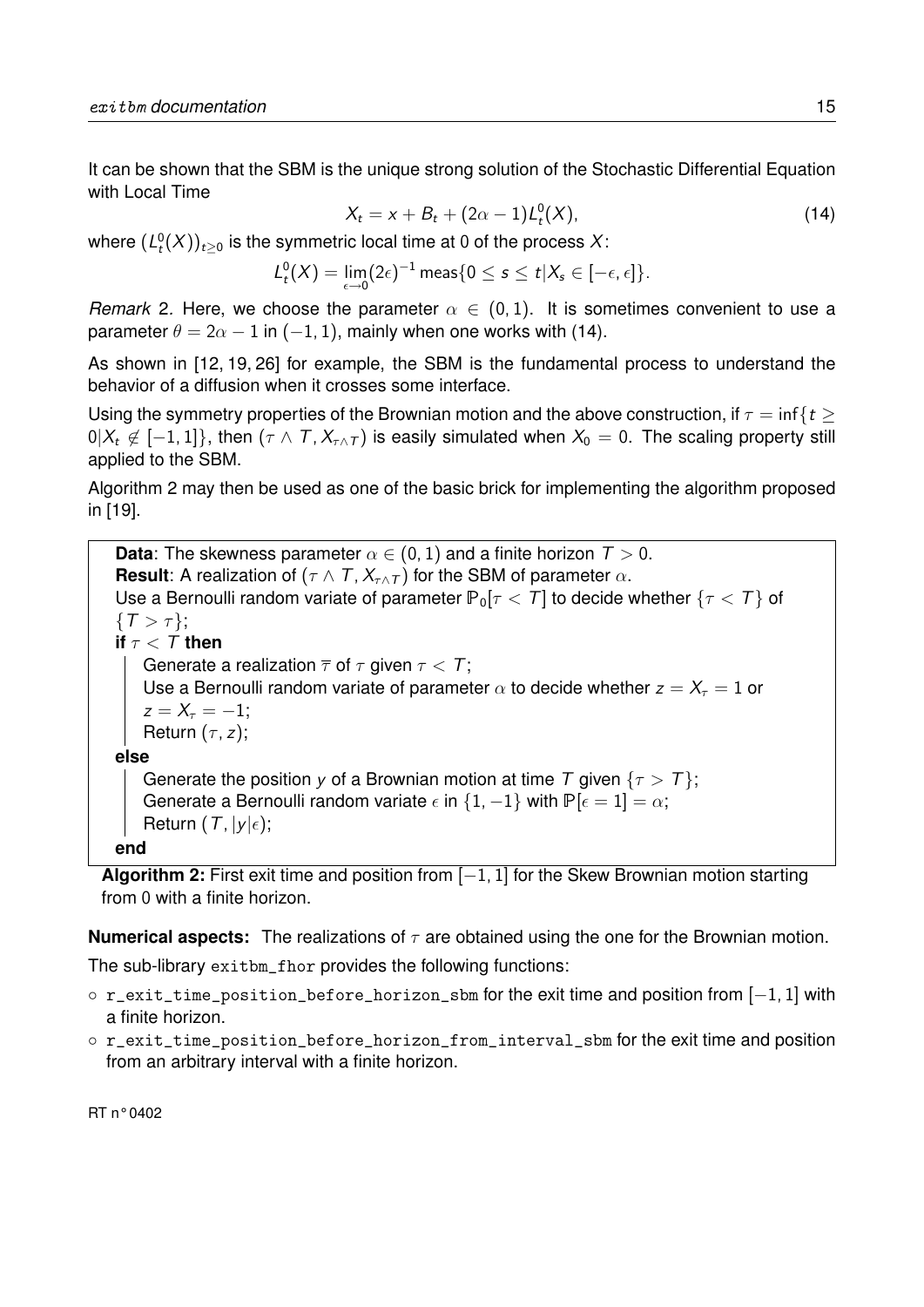## **5. Exit time and position from the square**

Now, let us consider a d-dimensional Brownian motion W and set

$$
\theta = \inf\{t > 0 \mid W_t \not\in [-1,1]^d\}.
$$

By using the one-dimensional distribution, as shown in [13, 23, 24], it is possible to simulate the joint distribution ( $\theta$ ,  $W_{\theta}$ ) under  $\mathbb{P}_0$ , that is when the Brownian motion start from the center. For another starting point, one may use the variant of the random walk on squares called the random walk of rectangles: see Section 6 below.

Let  $(W^1, \dots, W^d)$  be the coordinates of W, which are independent Brownian motion. Note first that

$$
\theta = \min_{i=1,\dots,d} \tau^i \text{ for } \tau^i = \inf\{t > 0 \, | \, W^i_t \not\in [-1,1]\}.
$$

IF  $F<sub>d</sub>(t)$  is the distribution function of  $\theta$ , then a simple computation shows that

$$
F_d(t)=1-(1-F(t,0))^a
$$

where  $F(x, t) = \mathbb{P}_x[\tau^i < t].$ 

For a realization  $\overline{U}$  of a uniform random variable on [0, 1], the solution  $\overline{\theta}$  to  $F(\overline{\theta},0)=1-\overline{U}^{1/d}$  is then a realization of  $\theta$ .

Then a realization of  $(\theta, W_{\theta})$  is simulated using Algorithm 3.

**Result**: A realization of  $(\theta, W_{\overline{\theta}})$ . Draw a realization  $\overline{\theta}$  of  $\theta$ ; Draw with a probability  $1/d$  an index  $\overline{k}$  and with probability  $1/2$  a sign  $\overline{\epsilon} \in \{-1, 1\}$ ; Set  $\overline{W}_{\overline{\theta}}^k \leftarrow \overline{\epsilon};$ **for**  $i = 1, ..., d$ ,  $i \neq \overline{k}$  **do** Simulate a realization  $\overline{W}_{\overline{\theta}}^i$  of  $W_{\overline{\theta}}^i$  given  $\{\tau^i>\overline{\theta}\}$  using the distribution function  $P(\overline{\theta},0,\cdot);$ **end**

**Algorithm 3:** Simulation of the first exit time and position from a hyper-cube for a Brownian motion starting from 0.

It is also possible to simulate ( $\theta \wedge \tau$ ,  $W_{\theta \wedge \tau}$ ) by the Algorithm 4.

**Numerical aspects:** In exitbm\_square, the functions p\_exit\_time\_square and p exit time hypercube returns the distribution function of  $\theta$  for  $d = 2$  and any  $d > 2$ .

The functions  $r$ \_exit\_time\_square and  $r$ \_exit\_time\_hypercube returns a realization of  $\theta$ . The function r\_exit\_time\_square\_gets returns a realization of  $\theta$  given  $\{\theta < T\}$  for  $d = 2$ .

The function r\_exit\_time\_position\_space\_time\_square returns a realization of  $(\theta \wedge T, W_{\theta \wedge T})$ , while r\_exit\_time\_position\_square returns a realization of  $(\theta, W_{\theta})$ .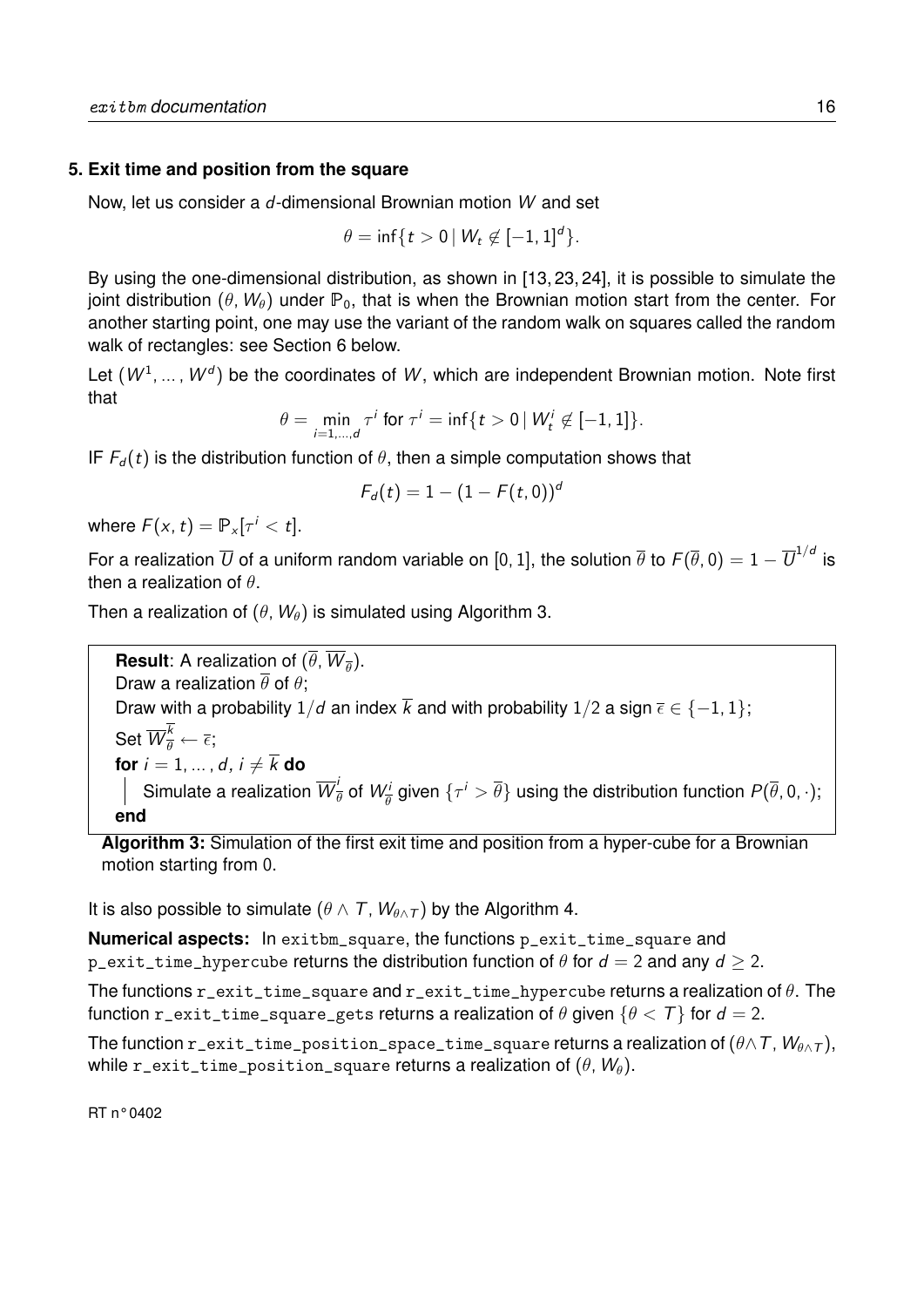

**Algorithm 4:** Simulation of the first exit time and position from a hyper-cube for a Brownian motion starting from 0.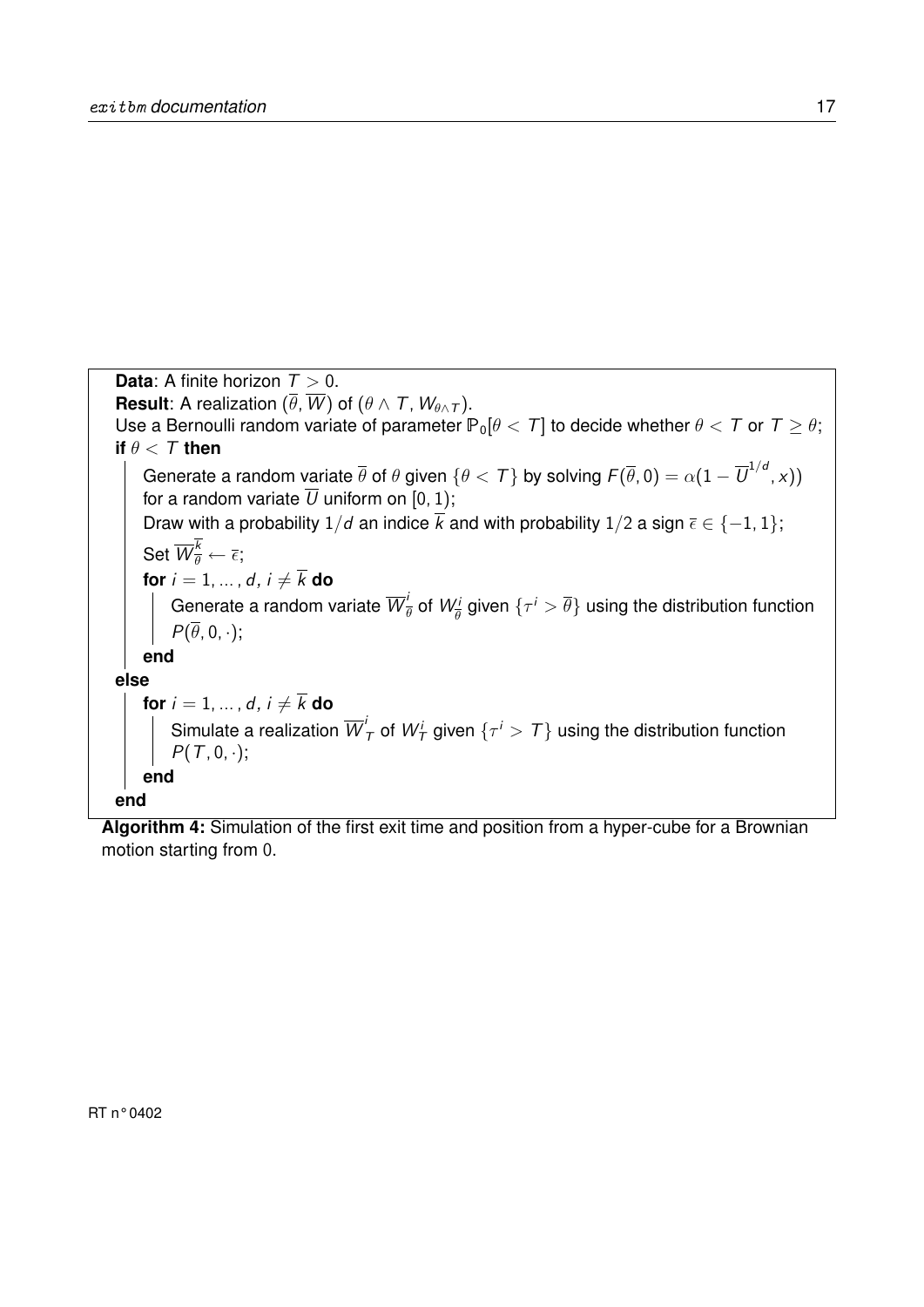

Figure 5: Distribution function  $F_d(t)$  (left) and density  $f_d(t)$  (right) of the first exit time of an hyper-cube for dimensions from 1 to 4. The density  $f_d(t)$  is estimated from random samples.

#### **6. Exit time and position from a rectangle**

In [9], we have introduced the *random walk on rectangles* as a way to simulate  $(\theta, W_{\theta})$  where

$$
\theta = \inf\{t > 0 \mid W_t \not\in R = [-L_1, L_1] \times \cdots \times [-L_d, L_d]\}
$$

under  $P_x$  for any starting in the (hyper-)rectangle R.

The algorithm in [9] is presented in dimension  $d = 2$  yet it may be generalized to any dimension d. Although the current version of exitbm provides only interfaces to exit time from rectangles, we present the general algorithm in Algorithm 5.

*Remark* 3. The permutation  $\sigma$  is used only to reduce the number of potential calls to the evaluation of  $B_t$  given  $\{\tau = t\}$  (function r\_pos\_gete).

*Remark* 4. The probability that  $B<sub>\tau</sub> = 1$  given that  $\{\tau < t\}$  may be evaluated through the Bayes' rule

$$
\mathbb{P}_x[B_\tau = 1 | \tau < t] = \frac{\mathbb{P}_x[\tau < t | B_\tau = 1]}{\mathbb{P}_x[\tau < t]} \mathbb{P}_x[B_\tau = 1] = \frac{F^{\dagger}(t, x)}{F(t, x)} \frac{1 + x}{2}.
$$

**Numerical aspects:** The library exitbm\_rectangle provides

◦ r\_exit\_time\_position\_rectangle: returns a realization of the first exit time and position  $(\tau, W_{\tau})$  from a rectangle.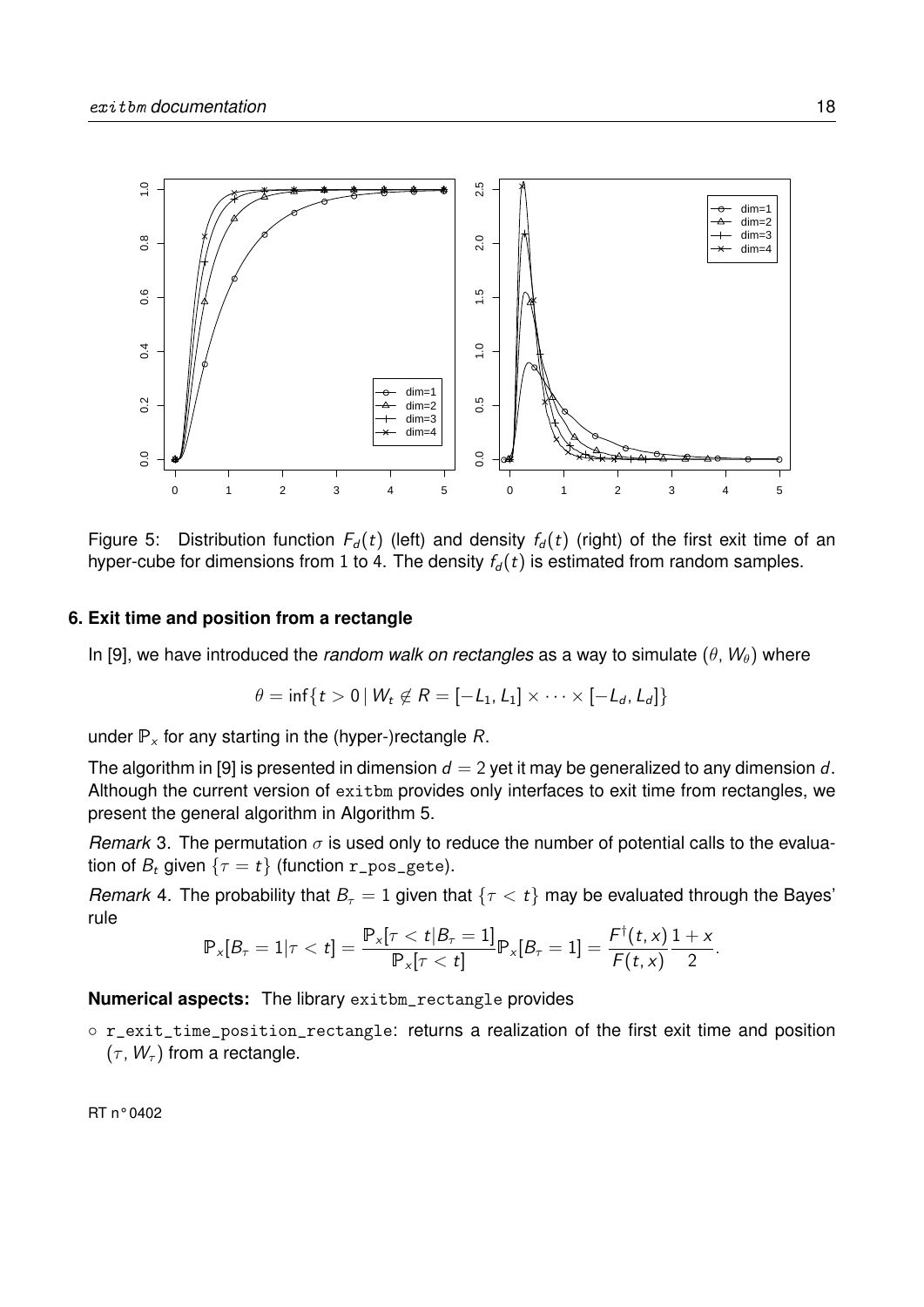**Data**: A rectangle  $R = [-L_1, L_1] \times \cdots \times [-L_d, L_d]$  and an initial position  $x = (x_1, ..., x_d)$ . Compute the distance  $d_i = L_i - |x_i|, i = 1, ..., d;$ Find a permutation  $\sigma$  such that  $d_{\sigma(1)} \leq \cdots \leq d_{\sigma(d)}$ ; /\* To simplify the notations, we assume that  $\sigma(i) = i$ , See Remark 3. \*/ Simulate a realization  $(\overline{\tau}_1,\overline{z}_1)$  of  $(\tau_1,W_\tau^1)$  where  $\tau_1$  is the first exit time from  $[-\mathcal{L}_1,\mathcal{L}_1]$ for  $W^1$ ; Set  $\theta \leftarrow \overline{\tau}$ ,  $i_{\min} \leftarrow 1$ ,  $J \leftarrow \emptyset$ ; **for**  $i = 2, ..., d$  **do** Evaluate  $\alpha_i \leftarrow \mathbb{P}_{x_i}[\tau_i < \theta]$ , where  $\tau_i$  is the first exit time from  $[-L_i, L_i]$  for  $W^i$ , and use a Bernoulli random variate of parameter  $\alpha_i$  to decide whether or not  $\{\tau_i<\overline{\tau}\};$ **if**  $\{\tau_i < \theta\}$  **then** Draw a realization  $\overline{z}_i$  of  $W_{\overline{\tau}_i}^i$  given  $\{\tau_i < \theta\}$  ;  $/*$  See Remark 4.  $*/$ Draw a realization  $\overline{\tau}_i$  of  $\tau_i$  given  $\{\tau_i < \theta, B^i_{\tau_i} = \overline{z}_i\}$  and set  $\theta \leftarrow \tau_i$ ,  $i_{\text{min}} \leftarrow i$ ; **else**  $J \leftarrow J \cup \{i\};$  $C_i \leftarrow i_{\text{min}};$ **end end for**  $i = 1, ..., d$  **do if**  $i \notin J$  *and*  $i \neq i_{\min}$  **then** Draw a realization  $\overline{z}_i$  of  $B^i_\theta$  given  $\{\tau_i = \overline{\tau}_i\};$ **else** Draw a realization of  $B^i_{\theta}$  given  $\{\tau_i > C_i\};$ **end end** Return the exit time  $\theta$  and the exit position  $(z_1, \ldots, z_d)$ ;

**Algorithm 5:** First exit time and position from a rectangle for an arbitrary starting point.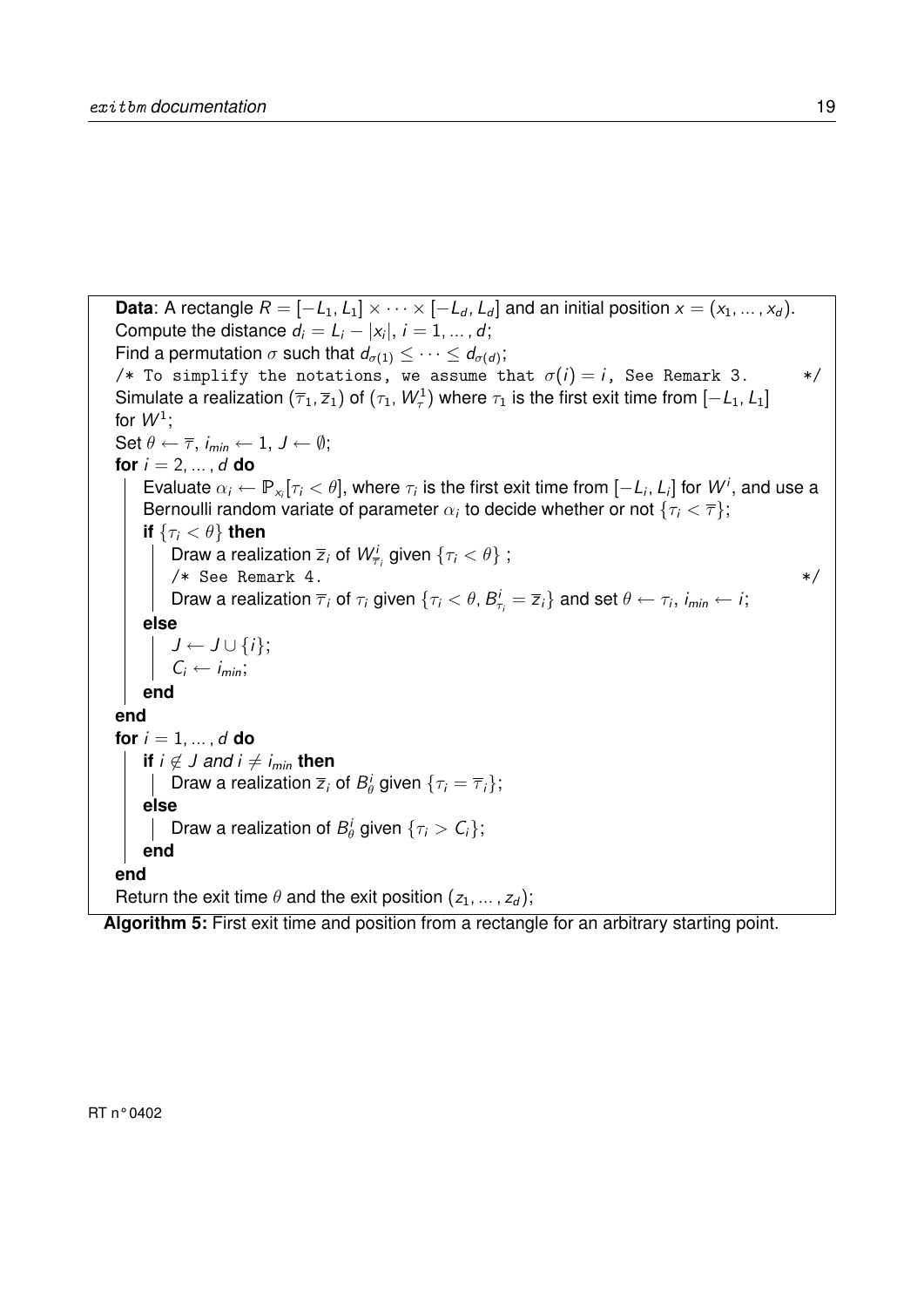$\circ$  r\_exit\_time\_position\_space\_time\_rectangle: returns a realization of (  $T \wedge \tau$ ,  $W_{T \wedge \tau}$ ) from a rectangle for a fixed  $T$  (the algorithm is an easy modification of the previous one).

Numerical tests show that this algorithm is slow with respect to the random walk on squares (See Table 1). This is due to the fact that for the random walk on squares, tabulated values may be used for the exit time. Here, any random variables depends on 1 or 2 parameters, so that tabulating values requires a lot of memory.

This is why we provide the alternative functions

- r\_exit\_time\_position\_rectangle\_rws
- $\rightarrow$  r\_exit\_time\_position\_rectangles ◦ r\_exit\_time\_position\_space\_time\_rectangle\_rws
- $\rightsquigarrow$  r\_exit\_time\_position\_space\_time\_rectangles

which relies in the walk on square algorithm in each rectangles, and which are respectively 4 and 6.5 time faster in average (see Table 1 below).

Note that this does not completely supersede the interest of of the random walk on rectangles. First because thie method may be used in combination with Neumann boundary conditions, which is not the case for the random walk on squares. Second because the rectangles may be chosen prior to any simulation, so that one may find a covering (here, the rectangles should overlap) of the domain with rectangles and perform a random walk on squares in each rectangles. On the other hand, with the random walk on squares/spheres, the size of the square/sphere shall be chosen at each step in function of the distance to the boundary. Because of the simple geometry of the squares and rectangles, the condition to know wether or not the particle has reached the boundary is pretty simple. This avoid the cumbersome algorithm proposed in [8] to construct a square in the domain with a boundary which is possibly on one of the boundary.

## **7. Tests and benchmarks**

The library exitbm\_test contains a series of tests to evaluate and compare the code (simulation of random variable, numerical integration of the density, ...).

Using the exitbm\_benchmark library and the Rake task compile\_benchmark, one may define a C file benchmark.c that may be used to test the time consumption of a simulation (with the Unix command time for example).

The execution times for the random variables generators are summarized in Table 1 for 1,000,000 samples (on a MacBook 12", 2.4GHz Intel Core 2 duo, the code being compiled with gcc), using the Mersennes Twister random number generator of the GSL library. Regarding the parameters, the starting point is chosen uniformly in  $(-1, 1)$ . For r\_pos\_gne the time t is chosen using an exponential random variable of parameter 1. For r\_pos\_getg (resp. r\_pos\_gete), the minimal time time (resp. the exit time)  $\theta$  is chosen using an exponential of parameter 1 and the time t is chosen uniformly on  $[0, \theta]$ .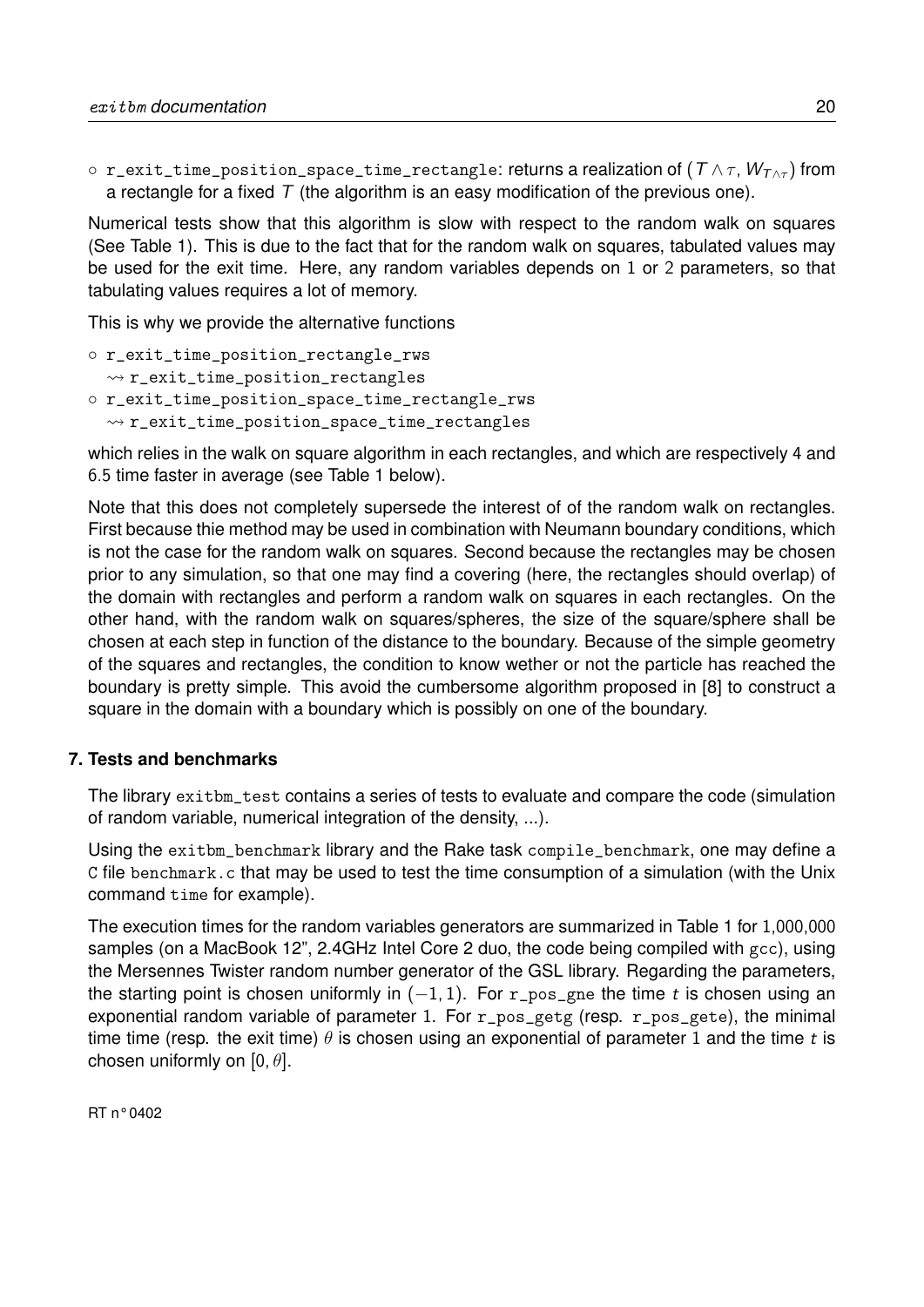| r_exit_time_fz                                | 0 min 00 sec 05" |
|-----------------------------------------------|------------------|
| r_exit_time_gets_fz                           | 0 min 00 sec 14" |
| r_pos_gne_fz                                  | 0 min 19 sec     |
| r_pos_gne                                     | 0 min 57 sec     |
| r_exit_time_right                             | 0 min 58 sec     |
| r_exit_time                                   | 1 min 57 sec     |
| r_exit_time_right_gets                        | 2 min 13 sec     |
| r_pos_getg                                    | 4 min 14 sec     |
| r_exit_time_gets                              | 4 min 57 sec     |
| r_pos_gete                                    | 24 min 09 sec    |
| r_exit_time_position_square                   | 00 min 10 sec    |
| r_exit_time_position_space_time_square        | 00 min 36 sec    |
| r_exit_time_position_space_time_rectangle_rws | 0 min 21 sec     |
| r_exit_time_position_rectangle_rws            | 0 min 38 sec     |
| r_exit_time_position_rectangle                | 1 min 21 sec     |
| r_exit_time_position_space_time_rectangle     | 4 min 20 sec     |
| r_exit_time_position_before_horizon_fz        | 0 min 16 sec     |
| r_exit_time_position_before_horizon           | 1 min 03 sec     |
| r_exit_time_position_before_horizon_sbm       | 0 min 15 sec     |

Table 1: Execution times for the random variables generators with 1,000,000 samples.

For r\_exit\_time\_position\_space\_time\_square, the final time is drawn using an exponential random variable of parameter 1.

For r\_exit\_time\_position\_rectangle and r\_exit\_time\_position\_rectangle\_rws, the halfwidth and the half-height of the rectangle are chosen using exponential random variables of parameter 1, while the initial position is chosen uniformly in the rectangle.

For r\_exit\_time\_position\_space\_time\_rectangle, the parameters are chosen as for r\_exit\_time\_position\_rectangle, and the final time is also drawn using an exponential random variable of parameter 1.

For r\_exit\_time\_position\_before\_horizon, the starting point is chosen using uniformly on  $(-1, 1)$  and the horizon is draw from an exponential distribution of parameter 1. We also use an exponential distribution of parameter 1 for r\_exit\_time\_position\_before\_horizon\_fz as for r\_exit\_time\_position\_before\_horizon\_sbm with a skewness parameter uniformly drawn in  $(0, 1)$ .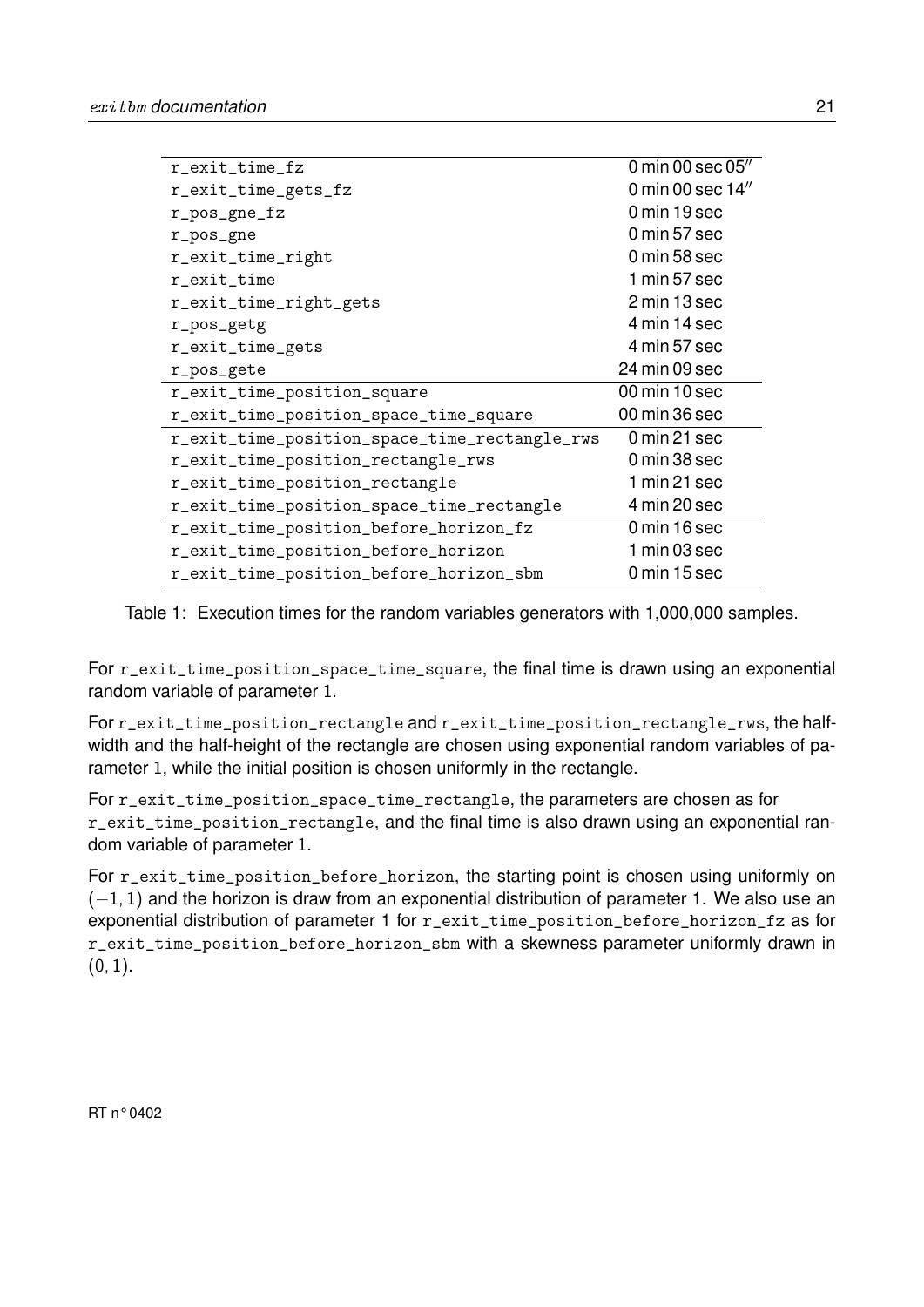## **A. Appendix**

### **A.1. Scaling and shifting**

All the functions relies on the Brownian motion living in  $[-1, 1]$ . Of course, using scaling and shifting, there is no problem to consider the problem of the first exit time and position for any interval.

The first exit time  $\tau$  from [a, b] under P<sub>x</sub> is obtained by setting  $L = (b - a)/2$  (half-length of the interval) and  $y = (x - a)/2(b - a) - 1$  (starting point). Any time parameter shall be divided by  $L^2$ . Then the distribution  $P_v$  should be used and any position shall be multiplied by L before being shifted by  $(a + b)/2$ , and random times shall be multiplied by  $L^2$ .

If we are interested in quantities such as the exit time before a given time  $\tau$ , then this time has to be divided by  $L^2.$  The position  $z\in [-1,1]$  at a given time  $\mathcal T$  is then transformed to  $(a+b)/2+zL.$ 

Using symmetry, one may also transform any condition  ${B<sub>\tau</sub> = 1}$  to  ${B<sub>\tau</sub> = -1}$  by changing first x to  $-x$ , and then by changing the sign of any random position.

### **A.2. Doob's transform**

Let  $h(t,x)$  be a function in  $\mathcal{C}^{1,2}([0,\,T)\times\mathbb{R};\mathbb{R})\cap\mathcal{C}([0,\,T]\times\mathbb{R};\mathbb{R})$  which is solution to

$$
\begin{cases} \frac{\partial h(t,x)}{\partial t} + \frac{1}{2} \triangle h(t,x) = 0, \text{ on } [0, T) \times \mathbb{R}, \\ h(T,x) = g(x) \text{ on } \mathbb{R}. \end{cases}
$$

Then  $(h(t,B_t))_{t\in[0,\,T]}$  is a martingale provided for example that  $\mathbb{E}\left[\int_0^T|\nabla_\times h(t,B_t)|^2\,\mathrm{d}t\right]$  is finite. In this case, if  $\Phi$  is a function defined on  $\mathcal{C}([0, t]; \mathbb{R})$  for some  $t \leq T$ ,

$$
\mathbb{E}[\Phi((B_s)_{s\in[0,t]})g(B_T)]=\mathbb{E}[\Phi((B_s)_{s\in[0,t]})h(t,B_t)].
$$

In particular, if  $g(x) = \mathbf{1}_{[a,b]}(x)$ , then

$$
\mathbb{E}_x\big[\Phi((B_s)_{s\in[0,t]})\,|\,B_\mathcal{T}\in [a,b]\big]=\frac{\mathbb{E}_x\big[\Phi((B_s)_{s\in[0,t]})h(t,B_t)\big]}{h(0,x)}.
$$

This is a *Doob's transform*, or a h*-transform*.

### **Future works**

Future works shall include

- Treatement of other boundary conditions (Neumann/Neumann, and Dirichlet/Neumann).
- Presence of a drift term.
- Random walk on spheres.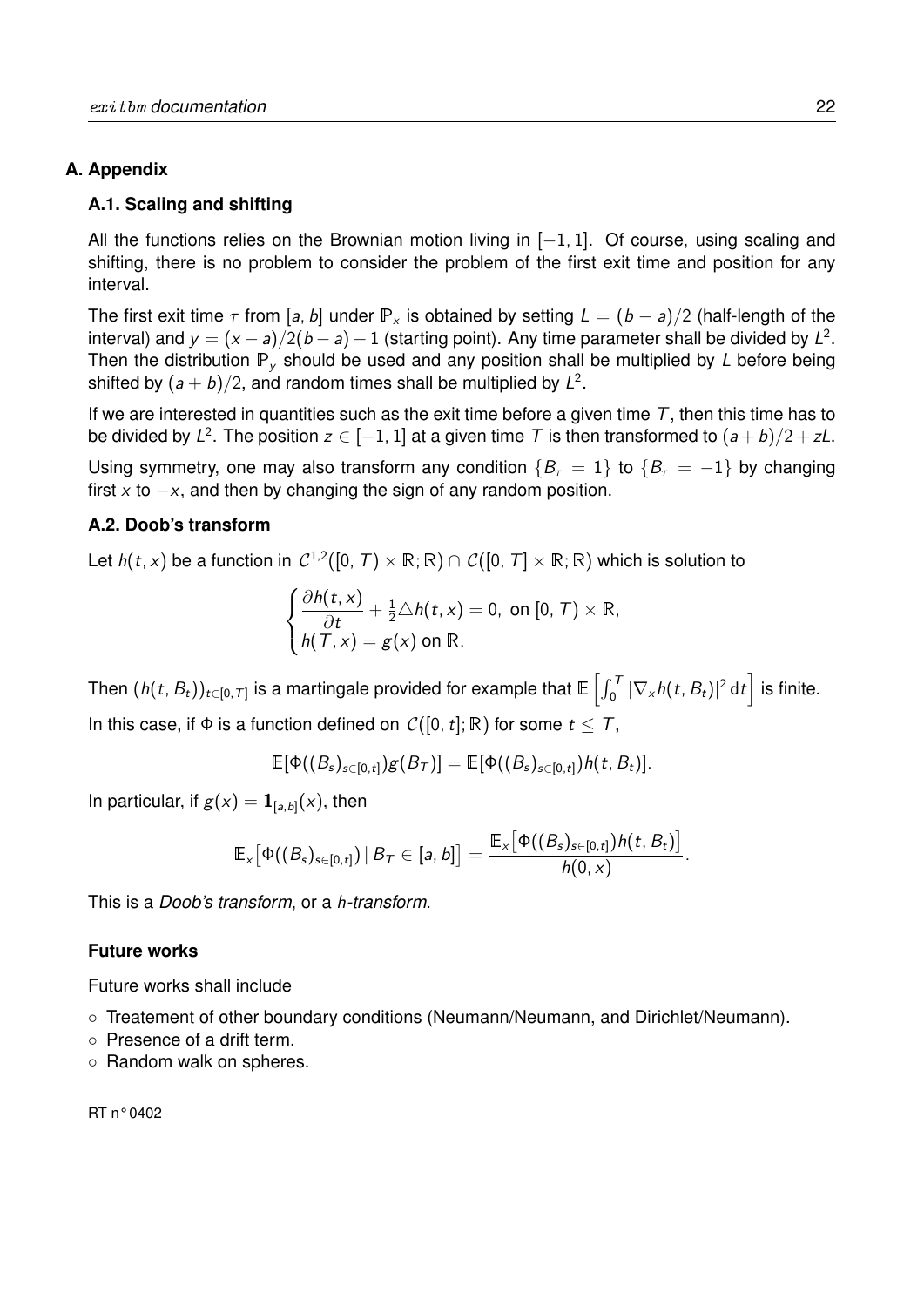#### **Bibliography**

#### **Softwares and WEB sites**

- [1] CEA, CNRS, and INRIA, *CeCILL, Free Software License*. <www.cecill.info>.
- [2] M. Galessi *et al.*, *GNU Scientific Library Reference Manual*, 3rd ed., Network Theory Ltd., January 2009.
- [3] D. van Heesch *et al.*, *Doxygen*, 1997. <www.doxygen.org>.
- [4] Y. Mastumoto *et al.*, *Ruby*, 1995. <ruby-lang.org>.
- [5] R. Ihaka and R. Gentleman, *R: A Language for Data Analysis and Graphics*, Journal of Computational and Graphical Statistics **5** (1996), no. 3, 299–314.
- [6] J. Weirich, *Rake*. <rubyforge.org/projects/rake>.

#### **Books and articles**

- [7] J.V. Beck, K.D. Cole, A. Haji-Sheikh, and B. Litkouhi, *Heat conduction using Green's functions*, Series in Computational and Physical Processes in Mechanics and Thermal Sciences, Hemisphere Publishing Corp., 1992.
- [8] F. Campillo and A. Lejay, *A Monte Carlo method without grid for a fractured porous domain model*, Monte Carlo Methods Appl. **8** (2002), no. 2, 129–148.
- [9] M. Deaconu and A. Lejay, *A random walk on rectangles algorithms*, Methodol. Comput. Appl. Probab. **8** (2006), no. 1, 135–151.
- [10] , *Simulation of a diffusion process using the importance sampling paradigm* (2007). Preprint.
- [11] L. Devroye, *Nonuniform random variate generation*, Springer-Verlag, New York, 1986.
- [12] P. Étoré, *On random walk simulation of one-dimensional diffusion processes with discontinuous coefficients*, Electron. J. Probab. **11** (2006), no. 9, 249–275.
- [13] O. Faure, *Simulation du mouvement brownien et des diffusions*, Ph.D. thesis, École Nationale des Ponts et Chaussées, 1992.
- [14] N. Golyandina, *Convergence rate for spherical processes with shifted centres*, Monte Carlo Methods Appl. **10** (2004), no. 3–4, 287–296.
- [15] A. Lejay, *Simulating a diffusion on a graph. Application to reservoir engineering*, Monte Carlo Methods Appl. **9** (2003), no. 3, 241–256.
- [16] , *On the constructions of the Skew Brownian motion*, Probab. Surv. **3** (2006), 413–466.
- [17] A. Lejay and S. Maire, *Computing the principal eigenvalue of the Laplace operator by a stochastic method*, Math. Comput. Simulation **73** (2007), no. 3, 351–363.
- [18] , *Computing the first eigenelements of some linear operators using a branching Monte Carlo method*, J. Comput. Phys. (2008).
- [19] A. Lejay and M. Martinez, *A scheme for simulating one-dimensional diffusion processes with discontinuous coefficients*, Ann. Appl. Probab. **16** (2006), no. 1, 107–139.
- [20] S. Maire and E. Tanré, *Some new simulations schemes for the evaluation of Feynman-Kac representations*, Monte Carlo Methods Appl. **14** (2008), no. 1, 29–51.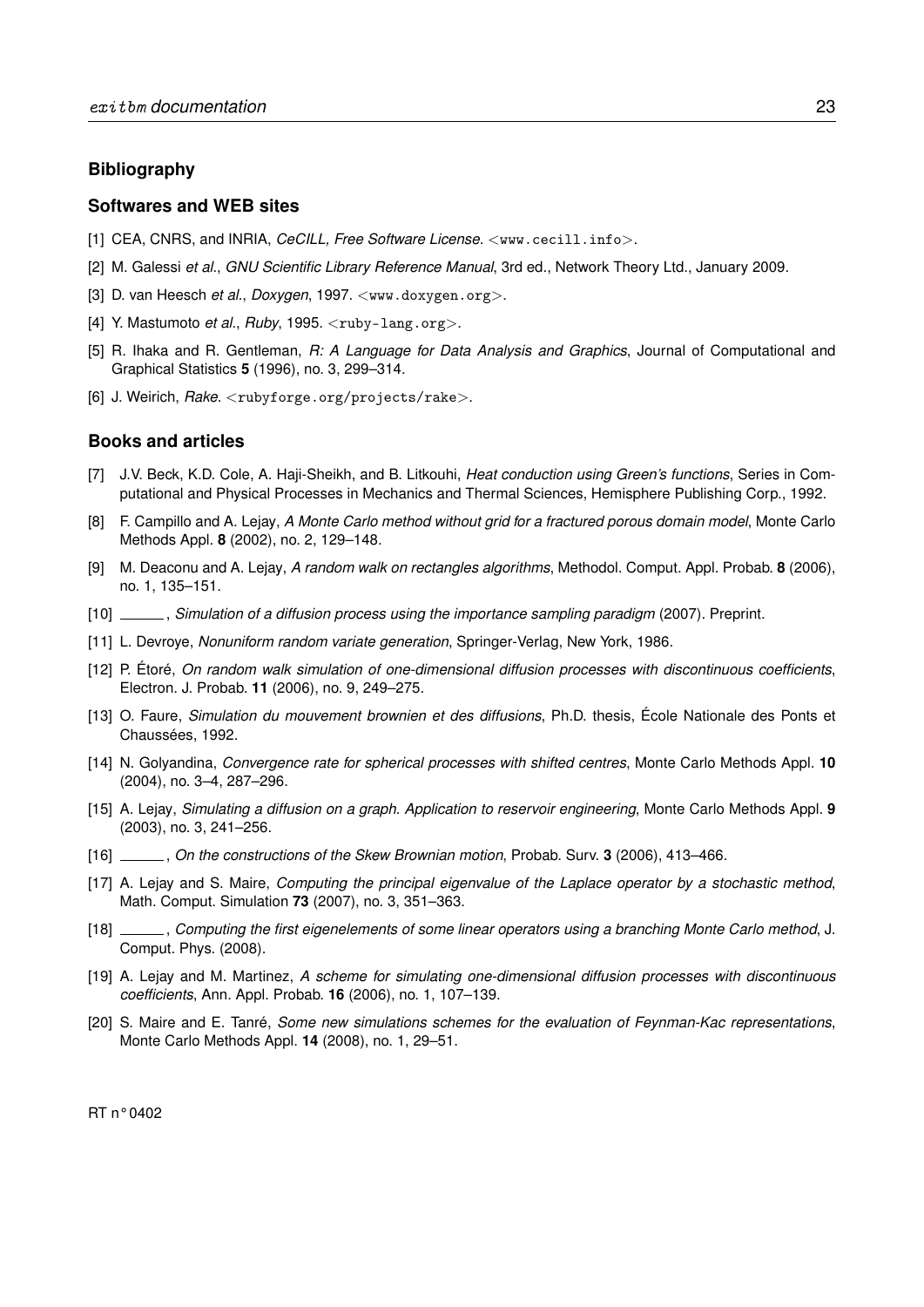- [21] R. N. Makarov and E. V. Shkarupa, *Stochastic algorithms with Hermite cubic spline interpolation for global estimation of solutions of boundary value problems*, SIAM J. Sci. Comput. **30** (2007/08), no. 1, 169–188.
- [22] M. Mascagni and N. A. Simonov, *Monte Carlo methods for calculating some physical properties of large molecules*, SIAM J. Sci. Comput. **26** (2004), no. 1, 339–357 (electronic).
- [23] G.N. Milstein and M.V. Tretyakov, *Simulation of a space-time bounded diffusion*, Ann. Appl. Probab. **9** (1999), no. 3, 732–779.
- [24] G. N. and Tretyakov Milstein M. V., *Stochastic numerics for mathematical physics*, Scientific Computation, Springer-Verlag, Berlin, 2004.
- [25] M. E. Muller, *Some continuous Monte Carlo methods for the Dirichlet problem*, Ann. Math. Statist. **27** (1956), 569–589.
- [26] J. Ramirez, E. Thomann, E. Waymire, J. Chastenet, and B. Wood, *A Note on the Theoretical Foundations of Particle Tracking Methods in Heterogeneous Porous Media*, Water Resour. Res. **44** (2007), W01501, DOI 10.1029/2007WR005914.
- [27] K. K. Sabelfeld, *Monte Carlo methods in boundary value problems*, Springer Series in Computational Physics, Springer-Verlag, Berlin, 1991.
- [28] N.A. Simonov and M. Mascagni, *Random Walk Algorithm for Estimating Effective Properties of Digitized Porous Media*, Monte Carlo Methods Appl. **10** (2004), no. 3–4, 599–608. Conference proceeding of *IV IMACS Seminar on Monte Carlo Methods*.
- [29] K. K. Sabelfeld and D. Talay, *Integral formulation of the boundary value problems and the method of random walk on spheres*, Monte Carlo Methods Appl. **1** (1995), no. 1, 1–34.
- [30] E. Zauderer, *Partial differential equations of applied mathematics*, 3rd ed., Pure and Applied Mathematics (New York), Wiley-Interscience [John Wiley & Sons], 2006.

#### **History**

- **v 1.0** First release, March 4, 2009
- **v 2.0** Add a new library exitbm\_fhor, January 28, 2011